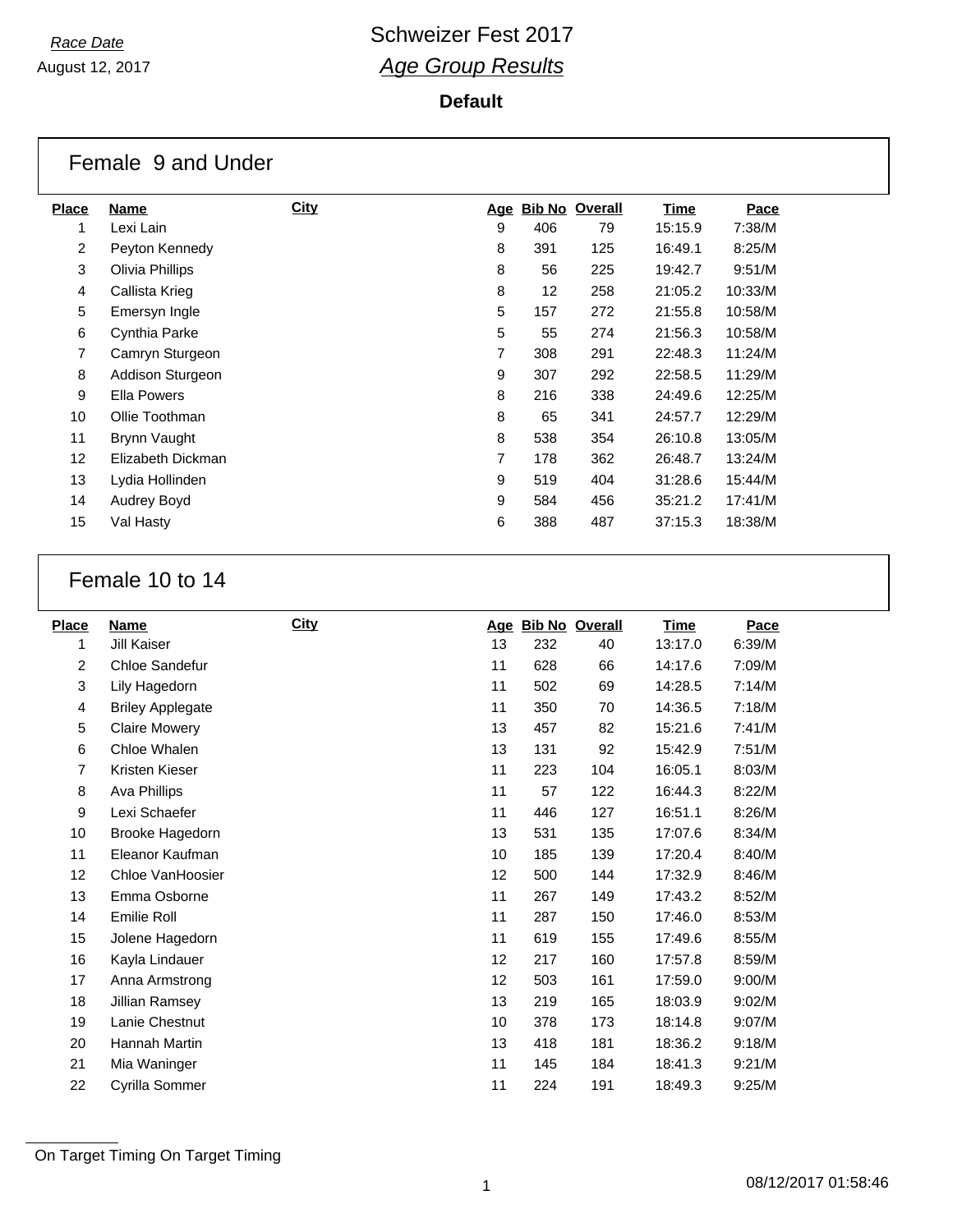August 12, 2017

**Default**

|              | Female 10 to 14       |      |    |     |                    |             |         |
|--------------|-----------------------|------|----|-----|--------------------|-------------|---------|
| <b>Place</b> | <b>Name</b>           | City |    |     | Age Bib No Overall | <b>Time</b> | Pace    |
| 23           | <b>Breanna Thomas</b> |      | 11 | 63  | 193                | 18:53.3     | 9:27/M  |
| 24           | Evalynn Voyles        |      | 11 | 398 | 206                | 19:16.4     | 9:38/M  |
| 25           | Emma Hollinden        |      | 11 | 447 | 207                | 19:18.3     | 9:39/M  |
| 26           | Lily Toothman         |      | 10 | 66  | 208                | 19:19.5     | 9:40/M  |
| 27           | Grace Gehlhausen      |      | 14 | 650 | 212                | 19:21.9     | 9:41/M  |
| 28           | Matteson Padgett      |      | 14 | 589 | 216                | 19:24.4     | 9:42/M  |
| 29           | Athea Woods           |      | 11 | 130 | 238                | 20:06.6     | 10:03/M |
| 30           | Frankie Wilkerson     |      | 13 | 36  | 249                | 20:29.1     | 10:15/M |
| 31           | Lorelai Lindsey       |      | 11 | 570 | 251                | 20:34.2     | 10:17/M |
| 32           | Anne Mundy            |      | 13 | 293 | 262                | 21:20.7     | 10:40/M |
| 33           | Claire Franzman       |      | 14 | 29  | 289                | 22:41.6     | 11:21/M |
| 34           | Sami Wilkerson        |      | 10 | 39  | 294                | 23:03.9     | 11:32/M |
| 35           | Olivia Stahly         |      | 11 | 222 | 295                | 23:04.6     | 11:32/M |
| 36           | Addie Hubert          |      | 10 | 264 | 296                | 23:05.2     | 11:33/M |
| 37           | Emma Armstrong        |      | 14 | 553 | 305                | 23:24.8     | 11:42/M |
| 38           | Maddi Rogers          |      | 14 | 430 | 306                | 23:25.7     | 11:43/M |
| 39           | Cecillia Mundy        |      | 11 | 292 | 319                | 24:02.0     | 12:01/M |
| 40           | Lauren Shane          |      | 11 | 600 | 323                | 24:11.5     | 12:06/M |
| 41           | Jaydn Lawson          |      | 12 | 659 | 340                | 24:57.6     | 12:29/M |
| 42           | Emma Whalen           |      | 11 | 593 | 342                | 24:59.3     | 12:30/M |
| 43           | Bailee Johnson        |      | 14 | 672 | 349                | 25:28.9     | 12:44/M |
| 44           | Kayla Combs           |      | 13 | 237 | 352                | 26:00.6     | 13:00/M |
| 45           | Ella Rich             |      | 12 | 166 | 360                | 26:42.1     | 13:21/M |
| 46           | Shelby Dickman        |      | 10 | 177 | 361                | 26:47.8     | 13:24/M |
| 47           | Kyla Casebolt         |      | 13 | 154 | 369                | 26:57.3     | 13:29/M |
| 48           | Emma Ettensohn        |      | 13 | 677 | 370                | 26:57.4     | 13:29/M |
| 49           | <b>Grace Purvis</b>   |      | 12 | 470 | 376                | 27:42.2     | 13:51/M |
| 50           | <b>Emily Shane</b>    |      | 13 | 602 | 390                | 28:52.6     | 14:26/M |
| 51           | Summer Faulkenberg    |      | 13 | 86  | 392                | 28:59.9     | 14:30/M |
| 52           | <b>Lilly Kieser</b>   |      | 10 | 383 | 410                | 31:39.6     | 15:50/M |
| 53           | <b>Bella Jones</b>    |      | 10 | 385 | 486                | 37:15.0     | 18:38/M |
|              |                       |      |    |     |                    |             |         |

### Female 15 to 19

| <b>Place</b> | Name             | <b>City</b> |    | Age Bib No Overall |     | Time    | Pace   |
|--------------|------------------|-------------|----|--------------------|-----|---------|--------|
|              | Sophia Shelby    |             | 16 | 208                | 131 | 17:01.3 | 8:31/M |
| 2            | Macey Emmons     |             | 16 | 666                | 132 | 17:01.4 | 8:31/M |
| 3            | Elizabeth Thomas |             | 15 | 669                | 143 | 17:31.9 | 8:46/M |
| 4            | Natalie Conner   |             | 15 | 201                | 158 | 17:54.9 | 8:57/M |
| 5            | Katie Goffinet   |             | 18 | 563                | 166 | 18:04.6 | 9:02/M |
| 6            | Jaylynn Pruitt   |             | 18 | 662                | 167 | 18:04.8 | 9:02/M |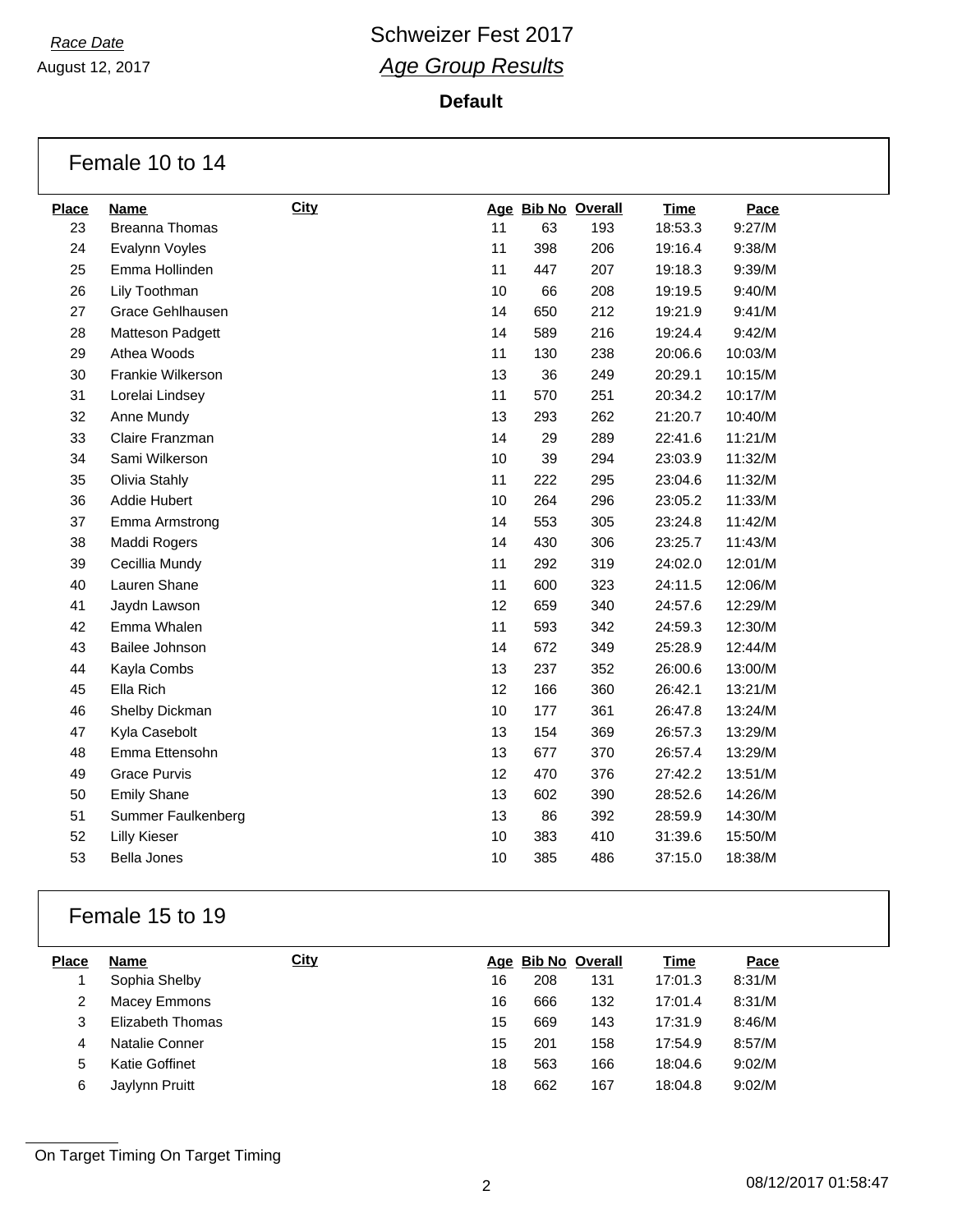August 12, 2017

#### **Default**

|              | Female 15 to 19     |             |    |                    |     |         |         |
|--------------|---------------------|-------------|----|--------------------|-----|---------|---------|
| <b>Place</b> | Name                | <u>City</u> |    | Age Bib No Overall |     | Time    | Pace    |
|              | Valorie Casebolt    |             | 18 | 152                | 195 | 18:58.0 | 9:29/M  |
| 8            | Claire Zellers      |             | 17 | 695                | 217 | 19:26.7 | 9:43/M  |
| 9            | Elizabeth Whitworth |             | 16 | 698                | 278 | 22:06.9 | 11:03/M |
| 10           | Avery VanHoosier    |             | 16 | 700                | 279 | 22:06.9 | 11:03/M |

| 9               | Elizabeth Whitworth | 16 | 698 | 278 | 22:06.9 | 11:03/M |
|-----------------|---------------------|----|-----|-----|---------|---------|
| 10              | Avery VanHoosier    | 16 | 700 | 279 | 22:06.9 | 11:03/M |
| 11              | Autumn Lain         | 18 | 465 | 333 | 24:33.8 | 12:17/M |
| 12 <sup>2</sup> | <b>Ashely Taul</b>  | 18 | 77  | 336 | 24:45.2 | 12:23/M |
| 13              | Hallie Foe          | 16 | 214 | 337 | 24:48.7 | 12:24/M |
| 14              | Brenna Franzman     | 16 | 30  | 345 | 25:04.3 | 12:32/M |
| 15              | Jenna Coyle         | 17 | 565 | 347 | 25:04.6 | 12:32/M |
| 16              | Jana Lacy           | 17 | 686 | 348 | 25:27.7 | 12:44/M |
| 17              | Gillian Mings       | 15 | 587 | 443 | 34:16.1 | 17:08/M |
| 18              | Madeline Zink       | 19 | 586 | 444 | 34:16.7 | 17:08/M |
| 19              | Autumn Rich         | 17 | 167 | 450 | 34:33.5 | 17:17/M |
| 20              | Summer Rich         | 16 | 169 | 478 | 37:00.5 | 18:30/M |

### Female 20 to 24

| <b>Place</b>   | Name                   | <b>City</b> | <u>Age</u> |     | <b>Bib No Overall</b> | <b>Time</b> | Pace    |
|----------------|------------------------|-------------|------------|-----|-----------------------|-------------|---------|
| 1              | Sarah Goffinet         |             | 23         | 26  | 87                    | 15:36.8     | 7:48/M  |
| $\overline{2}$ | Lavina Schwartz        |             | 24         | 314 | 119                   | 16:41.4     | 8:21/M  |
| 3              | <b>Kelsey Gowers</b>   |             | 20         | 582 | 146                   | 17:33.6     | 8:47/M  |
| 4              | Megan Teague           |             | 20         | 655 | 168                   | 18:05.9     | 9:03/M  |
| 5              | <b>Bailey Powell</b>   |             | 21         | 69  | 175                   | 18:23.7     | 9:12/M  |
| 6              | Hana Reed              |             | 23         | 454 | 176                   | 18:28.5     | 9:14/M  |
| 7              | <b>Sydney Grass</b>    |             | 24         | 34  | 204                   | 19:08.4     | 9:34/M  |
| 8              | Presley Lloyd          |             | 22         | 424 | 211                   | 19:21.1     | 9:41/M  |
| 9              | Andrea Foll            |             | 23         | 634 | 221                   | 19:38.4     | 9:49/M  |
| 10             | <b>Brooke Birchler</b> |             | 24         | 50  | 288                   | 22:39.9     | 11:20/M |
| 11             | Ashlyn Gehlhausen      |             | 22         | 192 | 317                   | 23:51.2     | 11:56/M |
| 12             | Natalie Peter          |             | 20         | 126 | 318                   | 23:51.4     | 11:56/M |
| 13             | <b>Addie Terry</b>     |             | 21         | 251 | 332                   | 24:32.6     | 12:16/M |
| 14             | Kelli Hubert           |             | 20         | 129 | 335                   | 24:43.4     | 12:22/M |
| 15             | <b>Addison Peter</b>   |             | 20         | 599 | 346                   | 25:04.4     | 12:32/M |
| 16             | Monica Hall            |             | 23         | 643 | 427                   | 33:54.0     | 16:57/M |
| 17             | <b>Shelby Krutz</b>    |             | 22         | 116 | 461                   | 35:38.8     | 17:49/M |
| 18             | <b>Kelly Merry</b>     |             | 24         | 262 | 474                   | 36:37.9     | 18:19/M |

|       | Female 25 to 29 |      |                    |             |      |
|-------|-----------------|------|--------------------|-------------|------|
| Place | <b>Name</b>     | City | Age Bib No Overall | <u>Time</u> | Pace |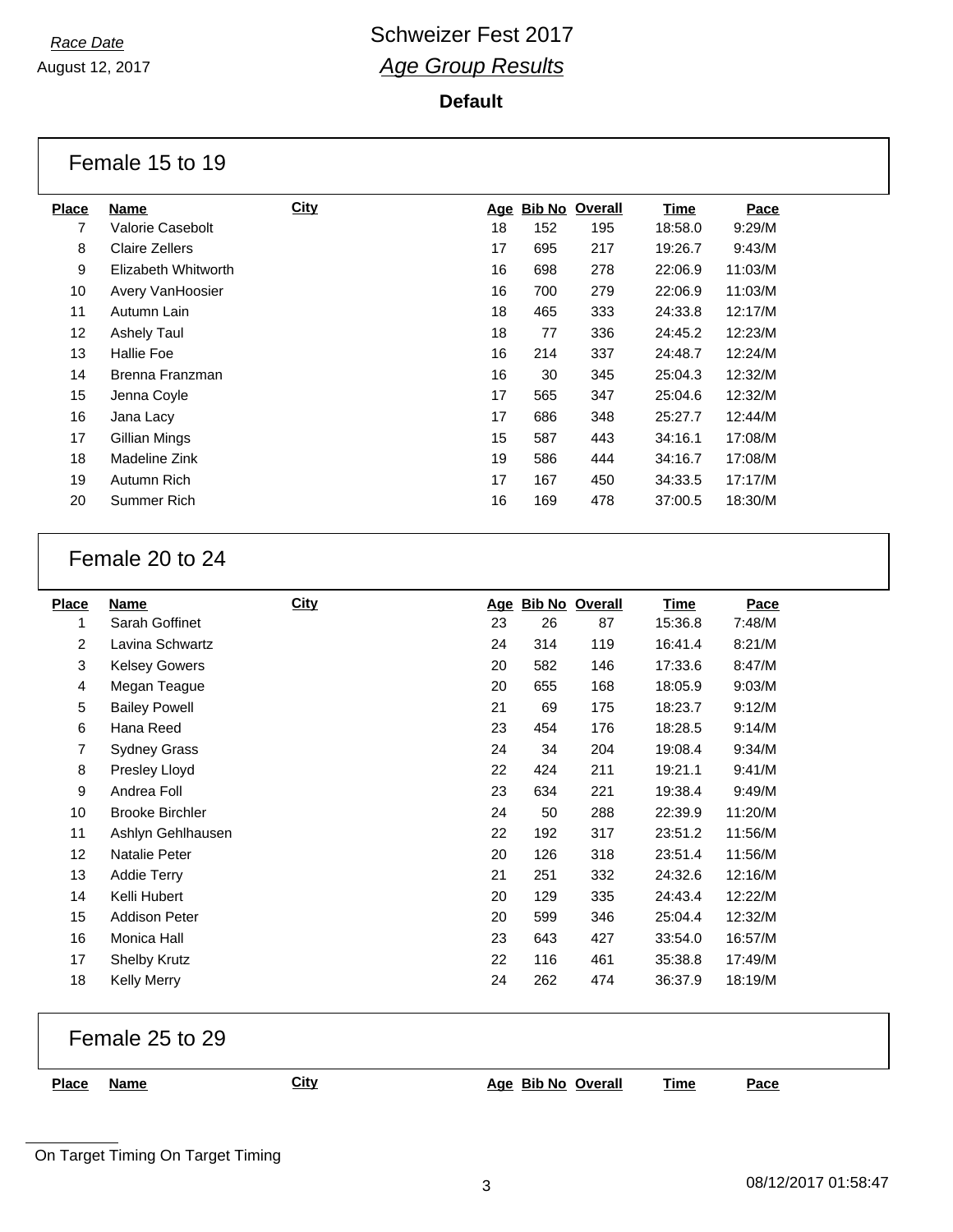August 12, 2017

# **Race Date Race Date Race Date Race Date Race Date Race Date Race Date Race Date Race 2017** *Age Group Results*

#### **Default**

| Female 25 to 29 |  |  |  |
|-----------------|--|--|--|
|-----------------|--|--|--|

| <b>Place</b>   | Name                         | <b>City</b> | <u>Age</u> |     | <b>Bib No Overall</b> | <u>Time</u> | Pace    |
|----------------|------------------------------|-------------|------------|-----|-----------------------|-------------|---------|
| 1              | <b>Blaire Linn-Neighbors</b> |             | 25         | 420 | 84                    | 15:28.7     | 7:44/M  |
| $\overline{c}$ | Micky Boerske                |             | 25         | 414 | 123                   | 16:48.3     | 8:24/M  |
| 3              | Brianna Jarboe               |             | 26         | 394 | 137                   | 17:16.3     | 8:38/M  |
| 4              | Freya Rudder                 |             | 29         | 510 | 170                   | 18:10.1     | 9:05/M  |
| 5              | <b>Brittany Roark</b>        |             | 27         | 28  | 227                   | 19:44.1     | 9:52/M  |
| 6              | Rachel McBride               |             | 26         | 324 | 234                   | 19:59.4     | 10:00/M |
| 7              | Casi Jochim                  |             | 27         | 590 | 247                   | 20:19.7     | 10:10/M |
| 8              | Katelyn Marsh                |             | 27         | 475 | 263                   | 21:28.4     | 10:44/M |
| 9              | Hannah Moman                 |             | 26         | 281 | 310                   | 23:34.0     | 11:47/M |
| 10             | Marianne Krueger             |             | 28         | 256 | 382                   | 28:10.1     | 14:05/M |
| 11             | Tomi Jo Leistner             |             | 29         | 284 | 400                   | 30:43.4     | 15:22/M |
| 12             | <b>Kimberly Powers</b>       |             | 29         | 215 | 425                   | 33:50.2     | 16:55/M |
| 13             | Tory Woznicki                |             | 26         | 460 | 431                   | 34:02.0     | 17:01/M |
| 14             | Emily Podbelski              |             | 29         | 513 | 441                   | 34:10.9     | 17:05/M |
| 15             | Lisa Voiles                  |             | 29         | 273 | 459                   | 35:34.7     | 17:47/M |
| 16             | Kassie Risse                 |             | 29         | 557 | 462                   | 35:44.3     | 17:52/M |
| 17             | Holli Dawson                 |             | 27         | 342 | 471                   | 36:28.6     | 18:14/M |
| 18             | Jessica Hall                 |             | 25         | 70  | 475                   | 36:44.1     | 18:22/M |
| 19             | Abbey Moman                  |             | 27         | 280 | 493                   | 37:53.9     | 18:57/M |
| 20             | Tabitha Bolen                |             | 25         | 282 | 494                   | 37:54.5     | 18:57/M |
|                |                              |             |            |     |                       |             |         |

### Female 30 to 34

| <b>Place</b> | Name                    | <b>City</b> | <u>Age</u> | <u>Bib No</u> | <b>Overall</b> | <b>Time</b> | Pace    |
|--------------|-------------------------|-------------|------------|---------------|----------------|-------------|---------|
| 1            | <b>Bev Wilson</b>       |             | 31         | 244           | 186            | 18:43.3     | 9:22/M  |
| 2            | <b>Brittany Terry</b>   |             | 31         | 497           | 192            | 18:49.4     | 9:25/M  |
| 3            | Zetta Konderding        |             | 30         | 148           | 197            | 18:59.1     | 9:30/M  |
| 4            | <b>Rachel Sabelhaus</b> |             | 32         | 205           | 218            | 19:31.6     | 9:46/M  |
| 5            | Heather Kennedy         |             | 31         | 390           | 226            | 19:43.7     | 9:52/M  |
| 6            | Amy Stephens            |             | 34         | 311           | 236            | 20:01.8     | 10:01/M |
| 7            | <b>Heather Girten</b>   |             | 33         | 425           | 241            | 20:07.8     | 10:04/M |
| 8            | Kourtney Casebolt       |             | 33         | 156           | 273            | 21:55.9     | 10:58/M |
| 9            | Laura Sturgeon          |             | 32         | 309           | 293            | 22:59.1     | 11:30/M |
| 10           | Tara Vaught             |             | 30         | 539           | 355            | 26:10.9     | 13:05/M |
| 11           | Christina Dickman       |             | 32         | 176           | 391            | 28:56.7     | 14:28/M |
| 12           | Tasa Fortwendel         |             | 34         | 141           | 401            | 30:44.2     | 15:22/M |
| 13           | Allison Krueger         |             | 33         | 257           | 408            | 31:34.0     | 15:47/M |
| 14           | Kelli Brown             |             | 32         | 542           | 436            | 34:07.2     | 17:04/M |
| 15           | Nikki Meunier           |             | 31         | 67            | 437            | 34:07.4     | 17:04/M |
| 16           | Myra Kieser             |             | 32         | 387           | 447            | 34:30.5     | 17:15/M |
| 17           | Conna Coultas           |             | 32         | 322           | 467            | 36:15.6     | 18:08/M |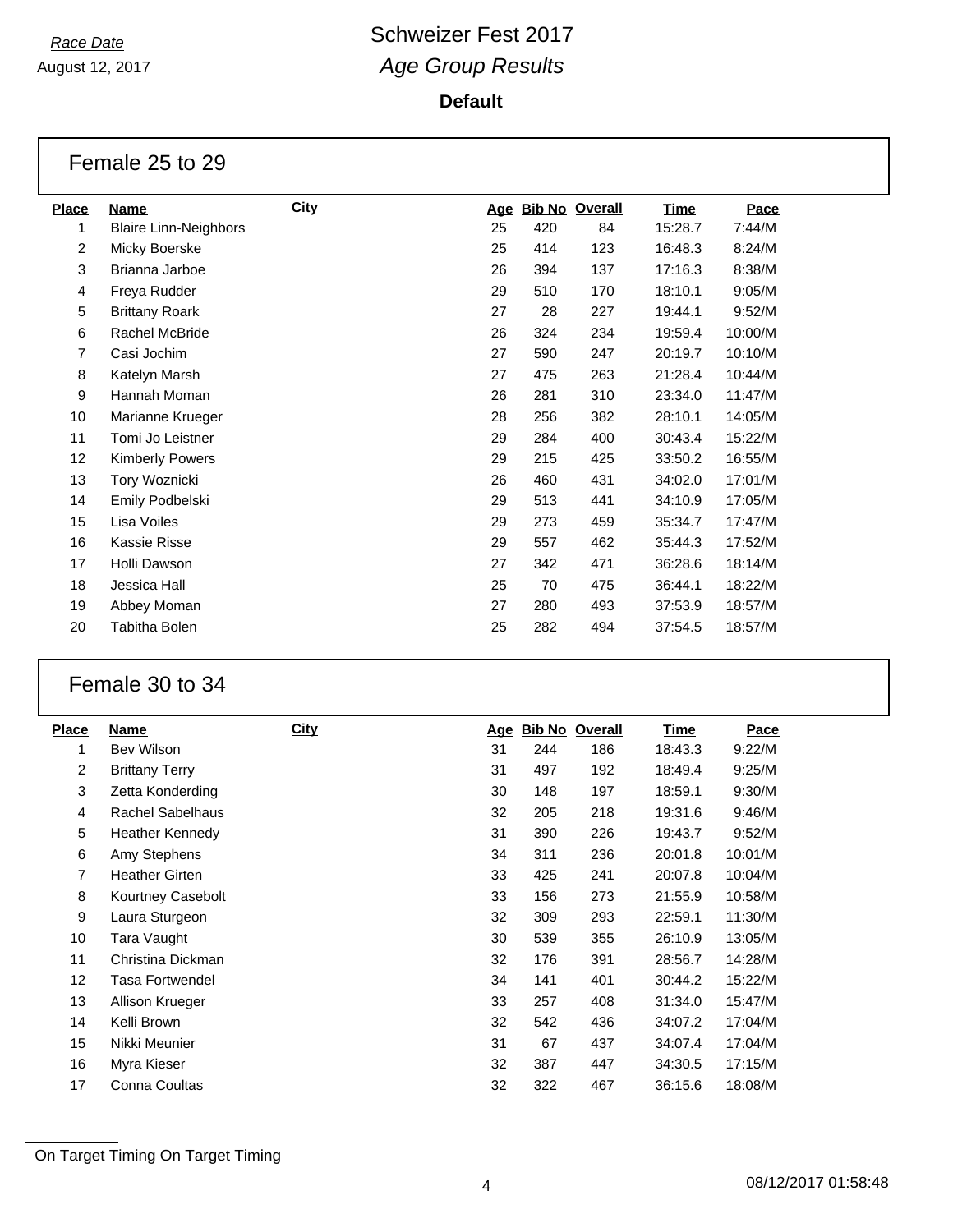August 12, 2017

**Default**

|                  | Female 30 to 34          |             |    |     |                    |             |         |
|------------------|--------------------------|-------------|----|-----|--------------------|-------------|---------|
| <b>Place</b>     | Name                     | <b>City</b> |    |     | Age Bib No Overall | <b>Time</b> | Pace    |
| 18               | Katie Franzman           |             | 31 | 685 | 473                | 36:32.0     | 18:16/M |
| 19               | Erin Emerson             |             | 31 | 291 | 477                | 36:59.6     | 18:30/M |
| 20               | Jennifer Gonzalez        |             | 33 | 92  | 483                | 37:12.0     | 18:36/M |
| 21               | Megan Kleemann           |             | 32 | 484 | 496                | 38:21.2     | 19:11/M |
|                  | Female 35 to 39          |             |    |     |                    |             |         |
| <b>Place</b>     | <b>Name</b>              | City        |    |     | Age Bib No Overall | <b>Time</b> | Pace    |
| 1                | Elizabeth Morgan         |             | 38 | 616 | 75                 | 15:04.9     | 7:32/M  |
| $\overline{2}$   | Ashley Robinson          |             | 36 | 164 | 83                 | 15:28.3     | 7:44/M  |
| 3                | Kasey Wagner             |             | 35 | 149 | 111                | 16:15.9     | 8:08/M  |
| 4                | Anita Bruggeman          |             | 37 | 17  | 116                | 16:32.7     | 8:16/M  |
| 5                | Jessica Phillips         |             | 36 | 58  | 121                | 16:43.4     | 8:22/M  |
| 6                | Julie DeJarnette         |             | 39 | 327 | 163                | 18:02.1     | 9:01/M  |
| $\overline{7}$   | Lana Hartz               |             | 39 | 606 | 178                | 18:30.4     | 9:15/M  |
| 8                | Krista Miles Stath       |             | 36 | 605 | 220                | 19:34.2     | 9:47/M  |
| $\boldsymbol{9}$ | Cody Dawson              |             | 35 | 20  | 228                | 19:44.4     | 9:52/M  |
| 10               | Jennifer Jennings        |             | 38 | 306 | 239                | 20:07.6     | 10:04/M |
| 11               | Casey Threlkeld          |             | 37 | 303 | 240                | 20:07.8     | 10:04/M |
| 12               | <b>Brandi Hess</b>       |             | 39 | 580 | 264                | 21:38.0     | 10:49/M |
| 13               | Amy Gore                 |             | 36 | 104 | 269                | 21:53.8     | 10:57/M |
| 14               | Melinda Jacob            |             | 38 | 211 | 275                | 22:01.4     | 11:01/M |
| 15               | Meghan Butler            |             | 37 | 483 | 308                | 23:29.0     | 11:45/M |
| 16               | Vanessa Ford             |             | 38 | 286 | 321                | 24:10.7     | 12:05/M |
| 17               | <b>Rachel Fortwendel</b> |             | 38 | 641 | 322                | 24:10.9     | 12:05/M |
| 18               | Amanda Roll              |             | 37 | 486 | 331                | 24:31.9     | 12:16/M |
| 19               | Jennifer Chestnut        |             | 39 | 381 | 365                | 26:53.6     | 13:27/M |
| 20               | Nikki Houle              |             | 37 | 246 | 372                | 27:26.9     | 13:43/M |
| 21               | Miranda Krieg            |             | 35 | 10  | 387                | 28:40.7     | 14:20/M |
| 22               | Kristen Kleemann         |             | 35 | 375 | 396                | 30:17.5     | 15:09/M |
| 23               | Amity Colston            |             | 37 | 351 | 407                | 31:31.2     | 15:46/M |
| 24               | Dana Franzman            |             | 38 | 31  | 434                | 34:05.8     | 17:03/M |
| 25               | Wendi Rich               |             | 39 | 168 | 479                | 37:00.5     | 18:30/M |
| 26               | Amber Mitchell           |             | 37 | 240 | 480                | 37:08.3     | 18:34/M |
| 27               | Staci Litherland         |             | 37 | 689 | 488                | 37:19.4     | 18:40/M |
|                  |                          |             |    |     |                    |             |         |

### Female 40 to 44

| <b>Place</b> | Name          | <b>City</b> |    |      | Age Bib No Overall | <b>Time</b> | <u>Pace</u> |
|--------------|---------------|-------------|----|------|--------------------|-------------|-------------|
|              | Jaime Hammond |             | 42 | -317 | 133                | 17:02.5     | 8:31/M      |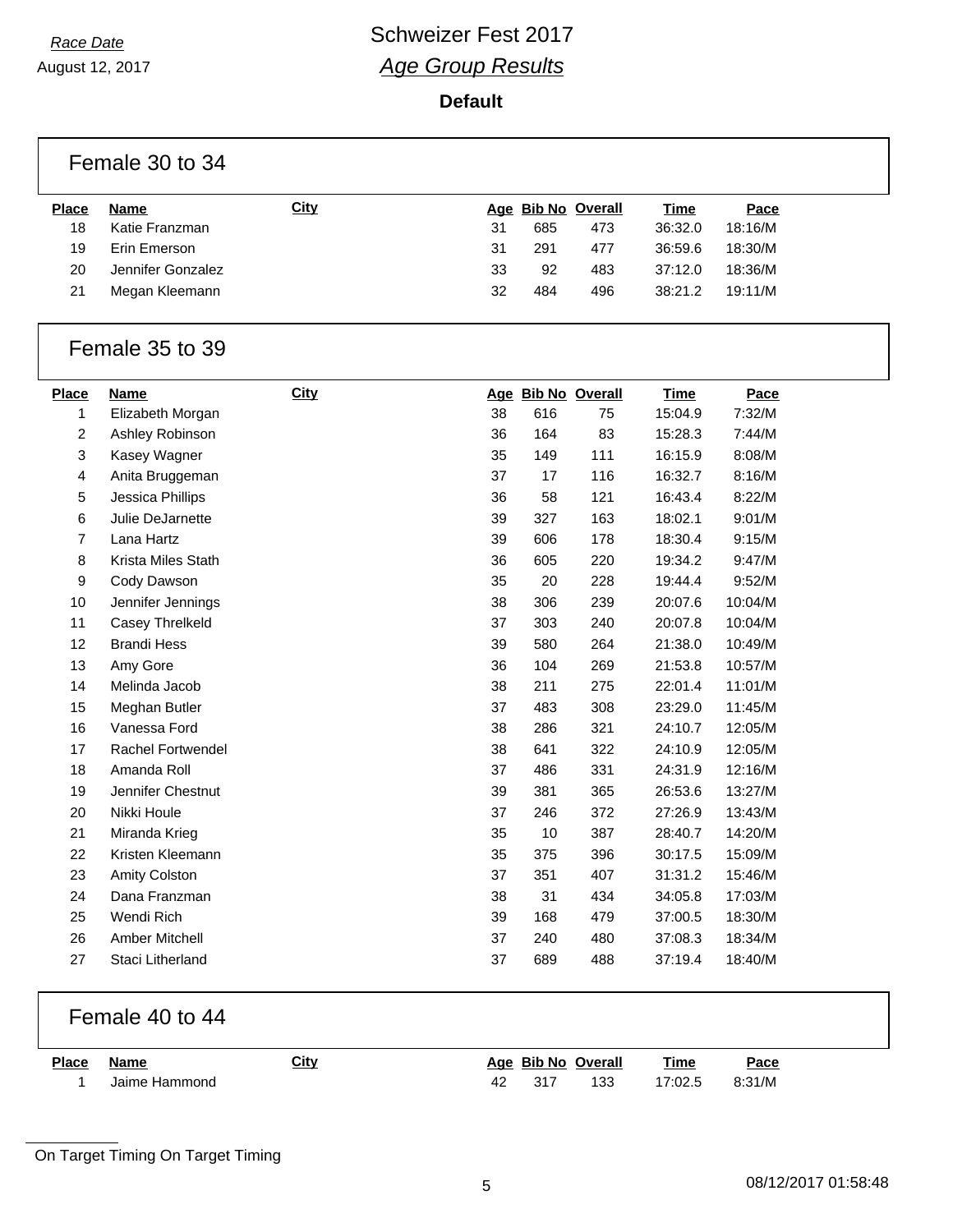August 12, 2017

#### **Default**

|              | Female 40 to 44      |             |    |                    |     |         |         |  |
|--------------|----------------------|-------------|----|--------------------|-----|---------|---------|--|
| <b>Place</b> | Name                 | <b>City</b> |    | Age Bib No Overall |     | Time    | Pace    |  |
| 2            | Tara Edwards         |             | 43 | 200                | 205 | 19:12.0 | 9:36/M  |  |
| 3            | Dana Haughee         |             | 44 | 543                | 244 | 20:15.3 | 10:08/M |  |
| 4            | Carrie Lock          |             | 41 | 572                | 280 | 22:09.5 | 11:05/M |  |
| 5            | <b>Crystal Bales</b> |             | 43 | 207                | 297 | 23:08.5 | 11:34/M |  |
| 6            | Jennifer Reed        |             | 42 | 305                | 315 | 23:41.8 | 11:51/M |  |
| 7            | Elizabeth Conner     |             | 43 | 203                | 375 | 27:33.5 | 13:47/M |  |
| 8            | Christiana Turner    |             | 42 | 638                | 411 | 31:49.0 | 15:55/M |  |
| 9            | Stephanie James      |             | 42 | 395                | 430 | 33:56.9 | 16:58/M |  |
| 10           | Jennifer Kieser      |             | 40 | 386                | 446 | 34:30.4 | 17:15/M |  |
| 11           | Jennifer Zink        |             | 42 | 585                | 457 | 35:21.9 | 17:41/M |  |
| 12           | Kim Gengelbach       |             | 42 | 119                | 465 | 35:57.7 | 17:59/M |  |
|              |                      |             |    |                    |     |         |         |  |

### Female 45 to 49

| <b>Place</b>   | Name                  | <b>City</b> | <u>Age</u> |     | <b>Bib No Overall</b> | <b>Time</b> | Pace    |
|----------------|-----------------------|-------------|------------|-----|-----------------------|-------------|---------|
| 1              | <b>Trang Sabel</b>    |             | 47         | 682 | 142                   | 17:28.3     | 8:44/M  |
| 2              | Angela Hilgenhold     |             | 46         | 372 | 182                   | 18:38.4     | 9:19/M  |
| 3              | Debbie Konderding     |             | 48         | 146 | 210                   | 19:19.9     | 9:40/M  |
| 4              | Sue Flamion           |             | 46         | 660 | 222                   | 19:38.6     | 9:49/M  |
| 5              | Michele LeClere       |             | 49         | 595 | 277                   | 22:04.2     | 11:02/M |
| 6              | Rebecca Kasmer        |             | 47         | 648 | 313                   | 23:41.4     | 11:51/M |
| $\overline{7}$ | Amy Lyons             |             | 45         | 657 | 320                   | 24:07.6     | 12:04/M |
| 8              | Jennifer Hohne        |             | 45         | 415 | 328                   | 24:24.0     | 12:12/M |
| 9              | Kelly Kiplinger       |             | 46         | 296 | 334                   | 24:37.5     | 12:19/M |
| 10             | Katie Herrmann        |             | 47         | 629 | 350                   | 25:32.7     | 12:46/M |
| 11             | Cheryl Axton          |             | 46         | 137 | 358                   | 26:24.6     | 13:12/M |
| 12             | Sarah Reid            |             | 49         | 646 | 371                   | 27:04.8     | 13:32/M |
| 13             | Alicia Aders          |             | 45         | 337 | 379                   | 27:52.1     | 13:56/M |
| 14             | Kim Embry             |             | 49         | 560 | 414                   | 32:14.2     | 16:07/M |
| 15             | <b>Holly Stephens</b> |             | 46         | 180 | 416                   | 32:32.9     | 16:16/M |
| 16             | Karen Ludwig          |             | 49         | 471 | 419                   | 32:36.8     | 16:18/M |
| 17             | Michaeline Chandler   |             | 49         | 333 | 420                   | 33:19.3     | 16:40/M |
| 18             | Wendy Noble           |             | 47         | 95  | 445                   | 34:28.9     | 17:14/M |
| 19             | Jada Taylor           |             | 47         | 341 | 472                   | 36:29.0     | 18:15/M |

### Female 50 to 54

| <b>Place</b> | Name            | <u>City</u> |    | Age Bib No Overall |     | <b>Time</b> | Pace   |
|--------------|-----------------|-------------|----|--------------------|-----|-------------|--------|
|              | Lavonne Walling |             | 50 | 701                | 85  | 15:34.1     | 7:47/M |
|              | Jane Goffinet   |             | 54 | 132                | 152 | 17:47.4     | 8:54/M |

On Target Timing On Target Timing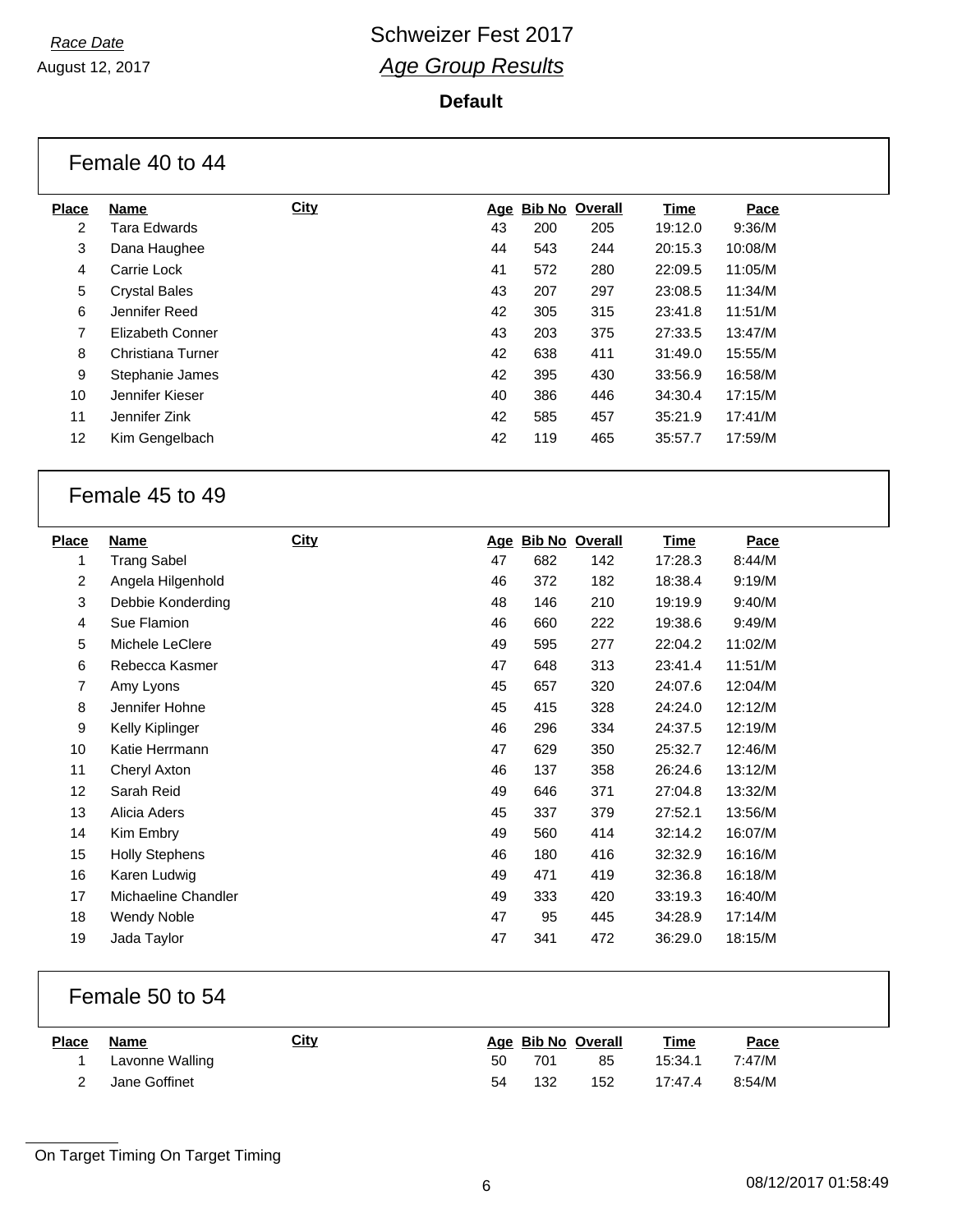August 12, 2017

#### **Default**

|              | Female 50 to 54      |      |    |     |                    |             |         |  |  |
|--------------|----------------------|------|----|-----|--------------------|-------------|---------|--|--|
| <b>Place</b> | Name                 | City |    |     | Age Bib No Overall | <b>Time</b> | Pace    |  |  |
| 3            | Diana Schaefer       |      | 53 | 417 | 199                | 18:59.6     | 9:30/M  |  |  |
| 4            | Vicki Barnett        |      | 53 | 332 | 201                | 19:01.7     | 9:31/M  |  |  |
| 5            | Lynn Fravell         |      | 54 | 675 | 246                | 20:17.8     | 10:09/M |  |  |
| 6            | Debbie Reed          |      | 53 | 455 | 252                | 20:34.4     | 10:17/M |  |  |
| 7            | Teri Hagan           |      | 51 | 174 | 283                | 22:18.3     | 11:09/M |  |  |
| 8            | Jean Miller          |      | 53 | 400 | 311                | 23:37.7     | 11:49/M |  |  |
| 9            | Tabitha Hagerman     |      | 50 | 452 | 324                | 24:12.5     | 12:06/M |  |  |
| 10           | Debbi Carlson        |      | 50 | 236 | 327                | 24:20.4     | 12:10/M |  |  |
| 11           | Angela Shelby        |      | 53 | 209 | 351                | 25:44.0     | 12:52/M |  |  |
| 12           | Lorri Brune          |      | 54 | 575 | 357                | 26:18.0     | 13:09/M |  |  |
| 13           | Kimberly Crockett    |      | 54 | 62  | 388                | 28:47.9     | 14:24/M |  |  |
| 14           | Julie Paris          |      | 51 | 561 | 399                | 30:43.3     | 15:22/M |  |  |
| 15           | Debbie Elder         |      | 54 | 278 | 405                | 31:28.8     | 15:44/M |  |  |
| 16           | Angie Foe            |      | 52 | 213 | 426                | 33:51.0     | 16:56/M |  |  |
| 17           | <b>Tracey Coyle</b>  |      | 50 | 459 | 433                | 34:04.7     | 17:02/M |  |  |
| 18           | <b>Beth Gonzalez</b> |      | 52 | 91  | 485                | 37:14.0     | 18:37/M |  |  |
| 19           | Carla Moman          |      | 52 | 283 | 492                | 37:52.3     | 18:56/M |  |  |
| 20           | Cindy Hildenbrandt   |      | 53 | 228 | 495                | 37:56.2     | 18:58/M |  |  |
| 21           | Kathleen Merry       |      | 52 | 263 | 499                | 38:49.1     | 19:25/M |  |  |

### Female 55 to 59

| <b>Place</b>    | Name                  | <b>City</b> | <u>Age</u> | <b>Bib No Overall</b> |     | Time    | Pace    |
|-----------------|-----------------------|-------------|------------|-----------------------|-----|---------|---------|
| 1               | Julie Hauser          |             | 56         | 78                    | 270 | 21:54.2 | 10:57/M |
| 2               | Katie Heeke           |             | 59         | 436                   | 284 | 22:18.4 | 11:09/M |
| 3               | Karen Herwig          |             | 59         | 21                    | 299 | 23:19.1 | 11:40/M |
| 4               | Carol Zellers         |             | 56         | 255                   | 316 | 23:45.5 | 11:53/M |
| 5               | Donna Harpenau        |             | 59         | 170                   | 356 | 26:14.9 | 13:07/M |
| 6               | Trina Burris          |             | 58         | 518                   | 397 | 30:24.5 | 15:12/M |
| $\overline{7}$  | <b>Martha Cutrell</b> |             | 56         | 64                    | 398 | 30:24.5 | 15:12/M |
| 8               | Cindy Lagrange        |             | 56         | 42                    | 413 | 31:52.0 | 15:56/M |
| 9               | Lou Ann Backer        |             | 55         | 512                   | 442 | 34:12.3 | 17:06/M |
| 10              | Jeanie Labhart        |             | 59         | 261                   | 448 | 34:31.8 | 17:16/M |
| 11              | Terri Bryant          |             | 57         | 477                   | 454 | 35:18.3 | 17:39/M |
| 12 <sup>2</sup> | Linda Eger            |             | 59         | 451                   | 458 | 35:34.5 | 17:47/M |
| 13              | Joanne Brumfield      |             | 57         | 272                   | 460 | 35:35.3 | 17:48/M |
| 14              | Karen James           |             | 59         | 45                    | 466 | 35:58.6 | 17:59/M |
| 15              | Dee Hall              |             | 57         | 160                   | 476 | 36:44.2 | 18:22/M |
| 16              | Susan Heck            |             | 55         | 225                   | 489 | 37:48.1 | 18:54/M |
| 17              | Jerri Clark           |             | 55         | 190                   | 490 | 37:48.5 | 18:54/M |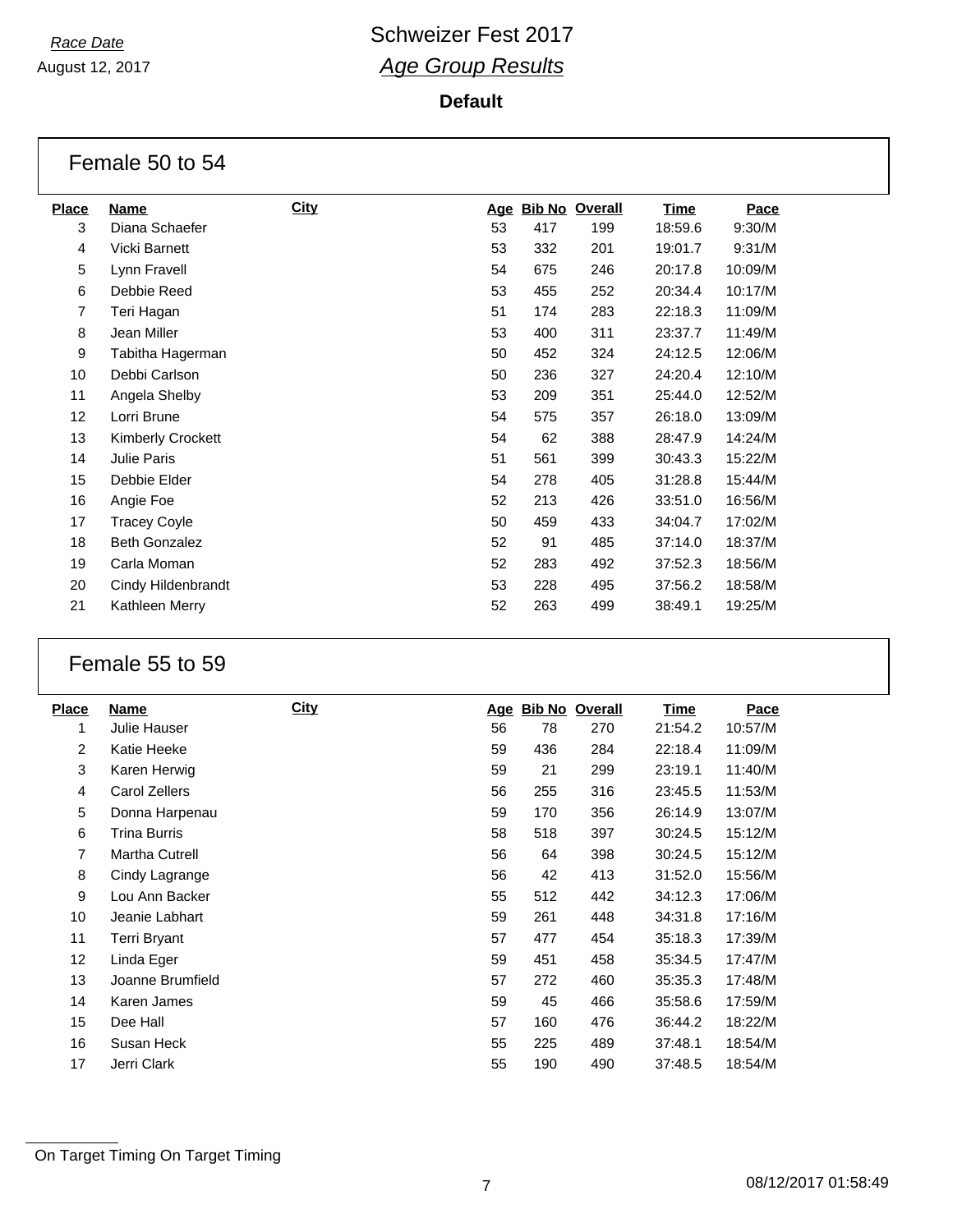August 12, 2017

#### **Default**

|                 | Female 60 to 69         |             |            |     |                       |             |         |  |  |  |
|-----------------|-------------------------|-------------|------------|-----|-----------------------|-------------|---------|--|--|--|
| <b>Place</b>    | Name                    | <b>City</b> | <u>Age</u> |     | <b>Bib No Overall</b> | <b>Time</b> | Pace    |  |  |  |
| 1               | Mary Jo Borders         |             | 63         | 98  | 253                   | 20:34.5     | 10:17/M |  |  |  |
| 2               | Lynda Turner            |             | 68         | 162 | 309                   | 23:33.8     | 11:47/M |  |  |  |
| 3               | <b>Brenda Graves</b>    |             | 62         | 84  | 325                   | 24:15.3     | 12:08/M |  |  |  |
| 4               | Jean Krutz              |             | 67         | 115 | 344                   | 25:03.3     | 12:32/M |  |  |  |
| 5               | Linda Krueger           |             | 60         | 259 | 383                   | 28:10.5     | 14:05/M |  |  |  |
| 6               | <b>Bill Borders</b>     |             | 63         | 99  | 394                   | 29:34.3     | 14:47/M |  |  |  |
| $\overline{7}$  | <b>Betty Cash</b>       |             | 60         | 352 | 406                   | 31:30.7     | 15:45/M |  |  |  |
| 8               | Janna Chestnut          |             | 68         | 576 | 417                   | 32:33.7     | 16:17/M |  |  |  |
| 9               | Kathy Kleemann          |             | 68         | 583 | 418                   | 32:34.6     | 16:17/M |  |  |  |
| 10              | <b>Beverly Devillez</b> |             | 68         | 274 | 423                   | 33:47.6     | 16:54/M |  |  |  |
| 11              | Sheila Rearden          |             | 66         | 136 | 424                   | 33:47.6     | 16:54/M |  |  |  |
| 12 <sup>2</sup> | Sarah Chinn             |             | 60         | 554 | 432                   | 34:04.2     | 17:02/M |  |  |  |
| 13              | Linda M Weiss           |             | 64         | 325 | 449                   | 34:32.2     | 17:16/M |  |  |  |
| 14              | Libby Gengelbach        |             | 64         | 120 | 464                   | 35:57.6     | 17:59/M |  |  |  |
| 15              | Terri Ahl               |             | 61         | 242 | 481                   | 37:08.5     | 18:34/M |  |  |  |
| 16              | Earla Williams          |             | 61         | 241 | 482                   | 37:09.0     | 18:35/M |  |  |  |

### Female 70 and Over

| <b>Place</b> | Name           | <b>City</b> |    | Age Bib No Overall |     | <u>Time</u> | Pace    |
|--------------|----------------|-------------|----|--------------------|-----|-------------|---------|
|              | Mary Hackel    |             | 70 | 687                | 381 | 28:08.1     | 14:04/M |
| 2            | Nancy Ludwig   |             | 72 | 473                | 402 | 31:02.3     | 15:31/M |
| 3            | Jeanne Wittmer |             | 73 | 81                 | 409 | 31:38.1     | 15:49/M |
| 4            | Elva Dickman   |             | 78 | 474                | 453 | 35:11.0     | 17:36/M |
| 5            | Mary Kay Elder |             | 73 | 277                | 491 | 37:51.5     | 18:56/M |
| 6            | Beth Herrmann  |             | 77 | 14                 | 497 | 38:23.1     | 19:12/M |
|              | June Bell      |             | 81 | 13                 | 498 | 38:23.6     | 19:12/M |
|              |                |             |    |                    |     |             |         |

On Target Timing On Target Timing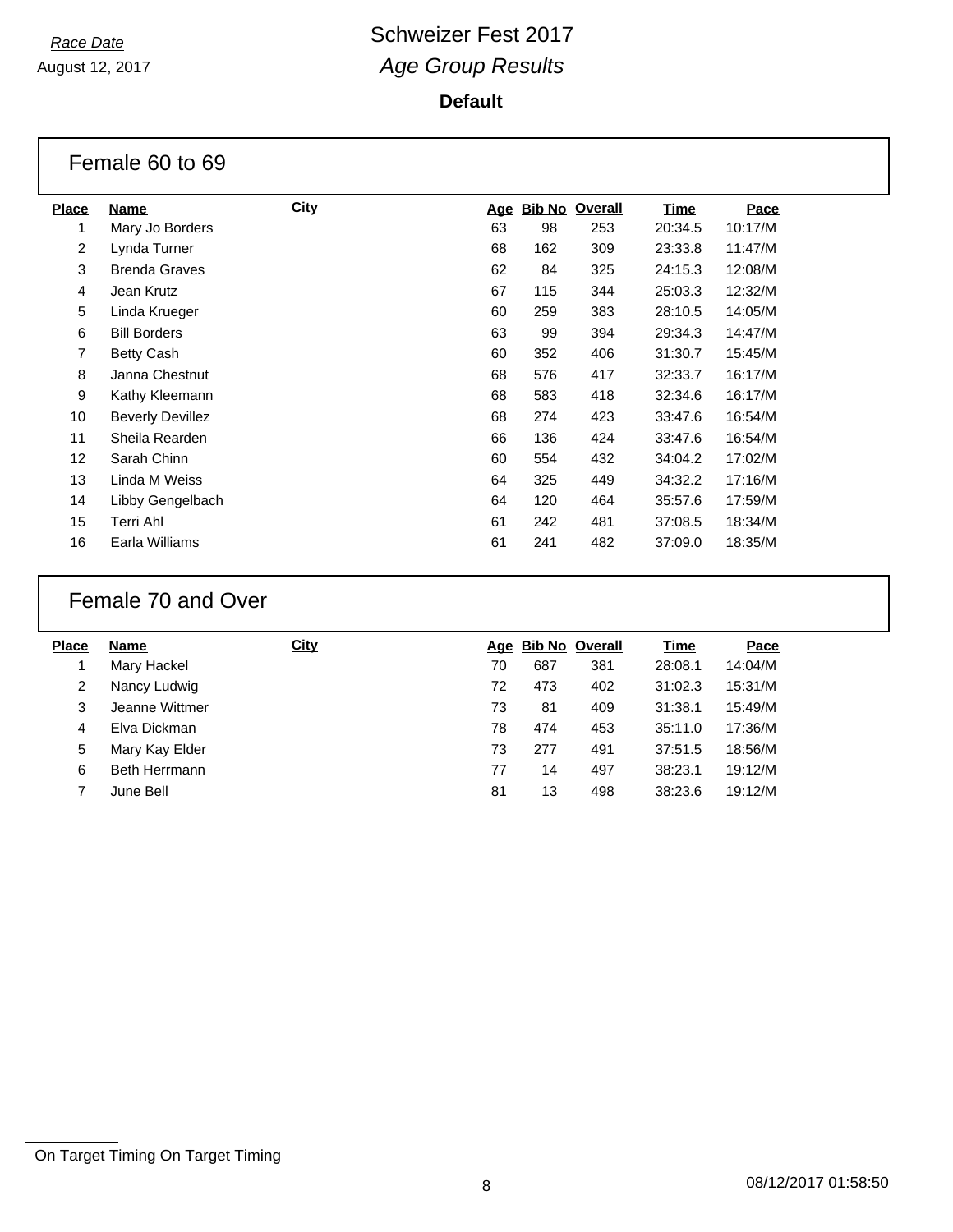August 12, 2017

#### **Default**

|                | Male 9 and Under        |             |                  |     |                    |             |         |  |
|----------------|-------------------------|-------------|------------------|-----|--------------------|-------------|---------|--|
| <b>Place</b>   | <b>Name</b>             | <b>City</b> |                  |     | Age Bib No Overall | <b>Time</b> | Pace    |  |
| 1              | <b>Grant Davis</b>      |             | 9                | 656 | 129                | 16:56.5     | 8:28/M  |  |
| $\overline{a}$ | <b>Ben Fortwendel</b>   |             | 9                | 640 | 134                | 17:06.8     | 8:33/M  |  |
| 3              | Luke Zellers            |             | 9                | 329 | 136                | 17:14.9     | 8:37/M  |  |
| 4              | Lucas Cail              |             | 9                | 661 | 148                | 17:37.7     | 8:49/M  |  |
| 5              | <b>Bishop Wilson</b>    |             | $\overline{7}$   | 245 | 151                | 17:46.9     | 8:53/M  |  |
| 6              | Kasyn Ingle             |             | $\overline{7}$   | 158 | 153                | 17:48.6     | 8:54/M  |  |
| $\overline{7}$ | <b>Bordy Ford</b>       |             | $\overline{7}$   | 285 | 157                | 17:50.5     | 8:55/M  |  |
| 8              | <b>Nathaniel Purvis</b> |             | 9                | 469 | 171                | 18:11.5     | 9:06/M  |  |
| 9              | Aaron Hilgenhold        |             | 9                | 371 | 174                | 18:20.2     | 9:10/M  |  |
| 10             | <b>Tate Richard</b>     |             | 8                | 674 | 180                | 18:33.3     | 9:17/M  |  |
| 11             | Luke Pomeroy            |             | 4                | 24  | 187                | 18:44.1     | 9:22/M  |  |
| 12             | <b>Emmitt Meserve</b>   |             | 7                | 632 | 215                | 19:24.0     | 9:42/M  |  |
| 13             | Sawyer Parke            |             | 8                | 54  | 255                | 20:41.7     | 10:21/M |  |
| 14             | Eli Kleemann            |             | $\boldsymbol{9}$ | 377 | 268                | 21:53.0     | 10:57/M |  |
| 15             | John Pomeroy            |             | $\overline{7}$   | 23  | 290                | 22:45.1     | 11:23/M |  |
| 16             | Owen James              |             | 9                | 578 | 300                | 23:20.8     | 11:40/M |  |
| 17             | <b>Reid Butler</b>      |             | 8                | 481 | 302                | 23:21.0     | 11:41/M |  |
| 18             | Owen Butler             |             | 8                | 482 | 304                | 23:23.5     | 11:42/M |  |
| 19             | Jax Zellers             |             | $\overline{7}$   | 603 | 329                | 24:27.1     | 12:14/M |  |
| 20             | Ty Chestnut             |             | 7                | 380 | 363                | 26:52.6     | 13:26/M |  |
| 21             | <b>Elliot Emerson</b>   |             | 5                | 289 | 367                | 26:56.5     | 13:28/M |  |
| 22             | <b>Blake Vaught</b>     |             | 5                | 537 | 374                | 27:32.4     | 13:46/M |  |
| 23             | <b>Emmett Krieg</b>     |             | 6                | 11  | 386                | 28:36.9     | 14:18/M |  |
| 24             | Nate Hollinden          |             | $\overline{7}$   | 520 | 440                | 34:10.5     | 17:05/M |  |

### Male 10 to 14

| <b>Place</b>      | <b>Name</b>          | <b>City</b> | <u>Age</u> |     | <b>Bib No Overall</b> | <b>Time</b> | Pace   |
|-------------------|----------------------|-------------|------------|-----|-----------------------|-------------|--------|
| 1                 | Kaden Chestnut       |             | 14         | 379 | 4                     | 10:44.0     | 5:22/M |
| 2                 | Ethan Dych           |             | 14         | 102 | 7                     | 10:52.7     | 5:26/M |
| 3                 | Hunter Brand         |             | 14         | 108 | 11                    | 11:06.4     | 5:33/M |
| $\overline{4}$    | Jake Alvey           |             | 14         | 107 | 12                    | 11:11.9     | 5:36/M |
| 5                 | <b>Leland Smith</b>  |             | 14         | 367 | 15                    | 11:27.3     | 5:44/M |
| 6                 | Lewis Kaufman        |             | 13         | 183 | 17                    | 11:31.5     | 5:46/M |
| 7                 | Ryan Payne           |             | 14         | 363 | 19                    | 11:44.6     | 5:52/M |
| 8                 | Justin Sandefur      |             | 14         | 103 | 20                    | 11:53.3     | 5:57/M |
| 9                 | Luke Malott          |             | 14         | 358 | 21                    | 11:55.5     | 5:58/M |
| 10                | Alec Kaufman         |             | 13         | 184 | 23                    | 12:04.4     | 6:02/M |
| 11                | <b>Bryce Troesch</b> |             | 13         | 403 | 28                    | 12:28.5     | 6:14/M |
| $12 \overline{ }$ | Kelby Glenn          |             | 12         | 534 | 31                    | 12:42.2     | 6:21/M |
| 13                | Nicholas Szemethy    |             | 14         | 163 | 32                    | 12:53.7     | 6:27/M |
|                   |                      |             |            |     |                       |             |        |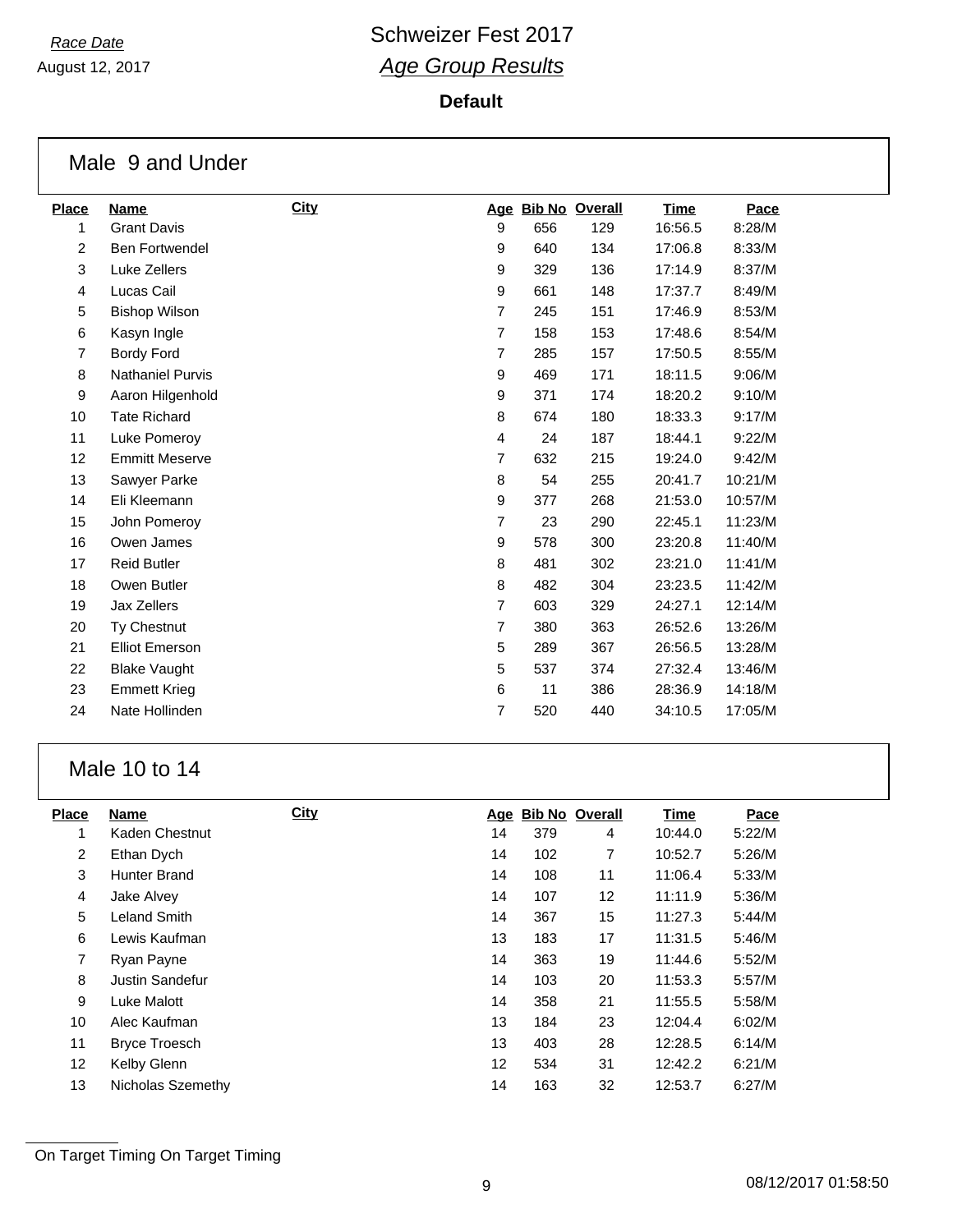August 12, 2017

**Default**

Male 10 to 14

| <b>Place</b> | <b>Name</b>           | <b>City</b> |    |     | Age Bib No Overall | <b>Time</b> | Pace   |
|--------------|-----------------------|-------------|----|-----|--------------------|-------------|--------|
| 14           | Brayden Lain          |             | 12 | 405 | 33                 | 12:56.0     | 6:28/M |
| 15           | Ethan Bell            |             | 14 | 196 | 34                 | 12:56.7     | 6:28/M |
| 16           | Seth Guillaume        |             | 12 | 194 | 36                 | 13:08.6     | 6:34/M |
| 17           | <b>Austin Ratliff</b> |             | 14 | 366 | 38                 | 13:15.6     | 6:38/M |
| 18           | Cody Shelton          |             | 13 | 521 | 42                 | 13:23.2     | 6:42/M |
| 19           | Jaxon Naviaux         |             | 13 | 642 | 43                 | 13:25.2     | 6:43/M |
| 20           | Joey Sommer           |             | 13 | 295 | 48                 | 13:43.3     | 6:52/M |
| 21           | Garrett Howard        |             | 14 | 362 | 49                 | 13:49.9     | 6:55/M |
| 22           | Joshua Gregg          |             | 14 | 409 | 52                 | 13:52.4     | 6:56/M |
| 23           | Alden Marion          |             | 10 | 444 | 53                 | 13:53.1     | 6:57/M |
| 24           | Jon Conner            |             | 13 | 202 | 60                 | 14:09.2     | 7:05/M |
| 25           | Cole Johnson          |             | 14 | 186 | 61                 | 14:10.4     | 7:05/M |
| 26           | Gavin Lock            |             | 10 | 549 | 62                 | 14:10.6     | 7:05/M |
| 27           | Cole Hess             |             | 13 | 579 | 67                 | 14:25.8     | 7:13/M |
| 28           | Spencer Wilson        |             | 12 | 393 | 72                 | 14:46.2     | 7:23/M |
| 29           | Pierce Lashley        |             | 12 | 683 | 73                 | 14:46.8     | 7:23/M |
| $30\,$       | Nolan DeJarnette      |             | 13 | 328 | 86                 | 15:34.6     | 7:47/M |
| 31           | Logan Patrick         |             | 14 | 694 | 88                 | 15:37.0     | 7:49/M |
| 32           | Aidan Smith           |             | 14 | 361 | 91                 | 15:42.4     | 7:51/M |
| 33           | Rayden Kasmer         |             | 10 | 649 | 93                 | 15:43.2     | 7:52/M |
| 34           | lan Klueh             |             | 12 | 445 | 95                 | 15:44.8     | 7:52/M |
| 35           | Noah Hoesli           |             | 13 | 60  | 96                 | 15:47.7     | 7:54/M |
| 36           | Lance Klueh           |             | 10 | 505 | 97                 | 15:50.8     | 7:55/M |
| 37           | Kyle Joiner           |             | 14 | 335 | 98                 | 15:54.3     | 7:57/M |
| 38           | <b>Braxten Biever</b> |             | 11 | 644 | 99                 | 15:55.1     | 7:58/M |
| 39           | <b>Philip Gregg</b>   |             | 11 | 407 | 101                | 15:56.9     | 7:58/M |
| 40           | Caleb Shelton         |             | 12 | 615 | 102                | 15:58.4     | 7:59/M |
| 41           | Jarrett Theis         |             | 13 | 423 | 105                | 16:06.8     | 8:03/M |
| 42           | Nolan Gebhard         |             | 10 | 441 | 106                | 16:07.6     | 8:04/M |
| 43           | Devin Toy             |             | 13 | 437 | 108                | 16:12.1     | 8:06/M |
| 44           | Will Hammond          |             | 13 | 316 | 115                | 16:29.3     | 8:15/M |
| 45           | Jacob Wagner          |             | 11 | 151 | 117                | 16:35.1     | 8:18/M |
| 46           | Cameron Crawford      |             | 11 | 631 | 118                | 16:36.6     | 8:18/M |
| 47           | Alexander Sabel       |             | 13 | 681 | 128                | 16:56.4     | 8:28/M |
| 48           | Landon Terry          |             | 11 | 499 | 130                | 16:59.5     | 8:30/M |
| 49           | Jared Wagner          |             | 12 | 150 | 159                | 17:56.2     | 8:58/M |
| 50           | Tate Kleeman          |             | 11 | 416 | 162                | 18:00.2     | 9:00/M |
| 51           | Corbin Haughee        |             | 11 | 544 | 169                | 18:08.7     | 9:04/M |
| 52           | Waylon Hagedorn       |             | 10 | 618 | 172                | 18:12.9     | 9:06/M |
| 53           | Aaron Ambler          |             | 10 | 434 | 189                | 18:45.1     | 9:23/M |
| 54           | Harrison Boso         |             | 14 | 488 | 203                | 19:03.8     | 9:32/M |
| 55           | <b>Christian Duke</b> |             | 14 | 581 | 209                | 19:19.6     | 9:40/M |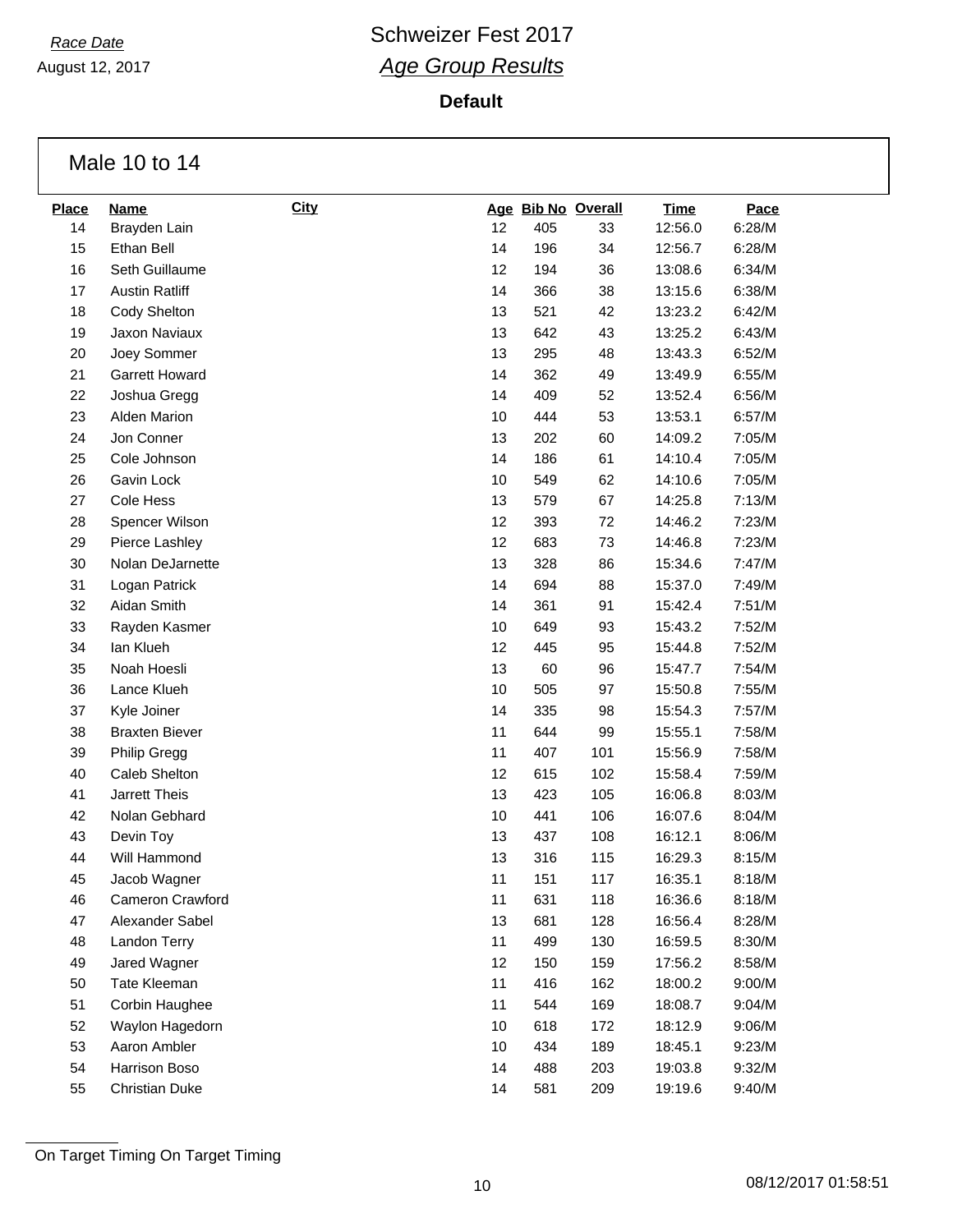#### **Default**

Male 10 to 14

| <b>Place</b> | Name                 | <b>City</b> | Aqe |     | <b>Bib No Overall</b> | <b>Time</b> | Pace    |
|--------------|----------------------|-------------|-----|-----|-----------------------|-------------|---------|
| 56           | Noah Terry           |             | 11  | 498 | 231                   | 19:51.9     | 9:56/M  |
| 57           | James Gregg          |             | 13  | 408 | 233                   | 19:59.2     | 10:00/M |
| 58           | Kaiden Casebolt      |             | 11  | 155 | 243                   | 20:13.6     | 10:07/M |
| 59           | Drevan O'Brien       |             | 12  | 591 | 250                   | 20:31.5     | 10:16/M |
| 60           | <b>Trevor Howard</b> |             | 10  | 697 | 276                   | 22:03.3     | 11:02/M |
| 61           | Jack Hammond         |             | 10  | 315 | 282                   | 22:16.3     | 11:08/M |
| 62           | Landon Bickford      |             | 11  | 271 | 359                   | 26:41.1     | 13:21/M |
| 63           | Parker James         |             | 11  | 396 | 385                   | 28:25.9     | 14:13/M |
| 64           | Daniel Gregg         |             | 12  | 637 | 415                   | 32:14.4     | 16:07/M |
| 65           | Carter Young         |             | 11  | 389 | 468                   | 36:16.1     | 18:08/M |
|              |                      |             |     |     |                       |             |         |

### Male 15 to 19

| <b>Place</b>   | Name                | <b>City</b> |    | Age Bib No Overall |                | <b>Time</b> | Pace   |
|----------------|---------------------|-------------|----|--------------------|----------------|-------------|--------|
| 1              | Colby Wiesman       |             | 17 | 106                | 1              | 9:53.6      | 4:57/M |
| $\overline{c}$ | Donta Millay        |             | 18 | 369                | $\overline{c}$ | 10:25.2     | 5:13/M |
| 3              | Seth Vaquero        |             | 18 | 182                | 3              | 10:30.2     | 5:15/M |
| 4              | Jalen Taylor        |             | 16 | 359                | 5              | 10:46.5     | 5:23/M |
| 5              | <b>Houston Gore</b> |             | 17 | 105                | 8              | 10:53.0     | 5:27/M |
| 6              | Oliver Melton       |             | 17 | 370                | 9              | 11:01.9     | 5:31/M |
| 7              | <b>Blake Rigdon</b> |             | 15 | 614                | 10             | 11:02.8     | 5:31/M |
| 8              | Nigel Kaiser        |             | 15 | 231                | 13             | 11:19.5     | 5:40/M |
| 9              | Dalton Barnett      |             | 16 | 368                | 14             | 11:22.8     | 5:41/M |
| 10             | <b>Will Scott</b>   |             | 18 | 356                | 18             | 11:42.3     | 5:51/M |
| 11             | Dakota Sommer       |             | 15 | 533                | 22             | 12:03.2     | 6:02/M |
| 12             | Joshua Chance       |             | 16 | 511                | 24             | 12:11.4     | 6:06/M |
| 13             | Logan Hubert        |             | 17 | 467                | 25             | 12:22.0     | 6:11/M |
| 14             | Jacob Jones         |             | 16 | 508                | 26             | 12:24.2     | 6:12/M |
| 15             | Wyatt Edwards       |             | 17 | 198                | 27             | 12:25.9     | 6:13/M |
| 16             | <b>Ben Wolter</b>   |             | 15 | 365                | 29             | 12:40.3     | 6:20/M |
| 17             | Chase James         |             | 15 | 320                | 30             | 12:41.9     | 6:21/M |
| 18             | Jacob Derringer     |             | 15 | 562                | 35             | 13:08.5     | 6:34/M |
| 19             | <b>Taylor James</b> |             | 15 | 397                | 37             | 13:12.7     | 6:36/M |
| 20             | Sam Rogers          |             | 18 | 429                | 39             | 13:16.2     | 6:38/M |
| 21             | Luke Bishop         |             | 18 | 667                | 41             | 13:21.9     | 6:41/M |
| 22             | Chris Clark         |             | 18 | 191                | 45             | 13:42.1     | 6:51/M |
| 23             | Jalen Nolan         |             | 16 | 59                 | 50             | 13:50.0     | 6:55/M |
| 24             | Isaac O'Flynn       |             | 16 | 364                | 59             | 14:07.7     | 7:04/M |
| 25             | Cameron Kessinger   |             | 18 | 546                | 64             | 14:13.0     | 7:07/M |
| 26             | Kage Kiplinger      |             | 17 | 297                | 65             | 14:14.2     | 7:07/M |
| 27             | Milan Minto         |             | 16 | 346                | 71             | 14:44.2     | 7:22/M |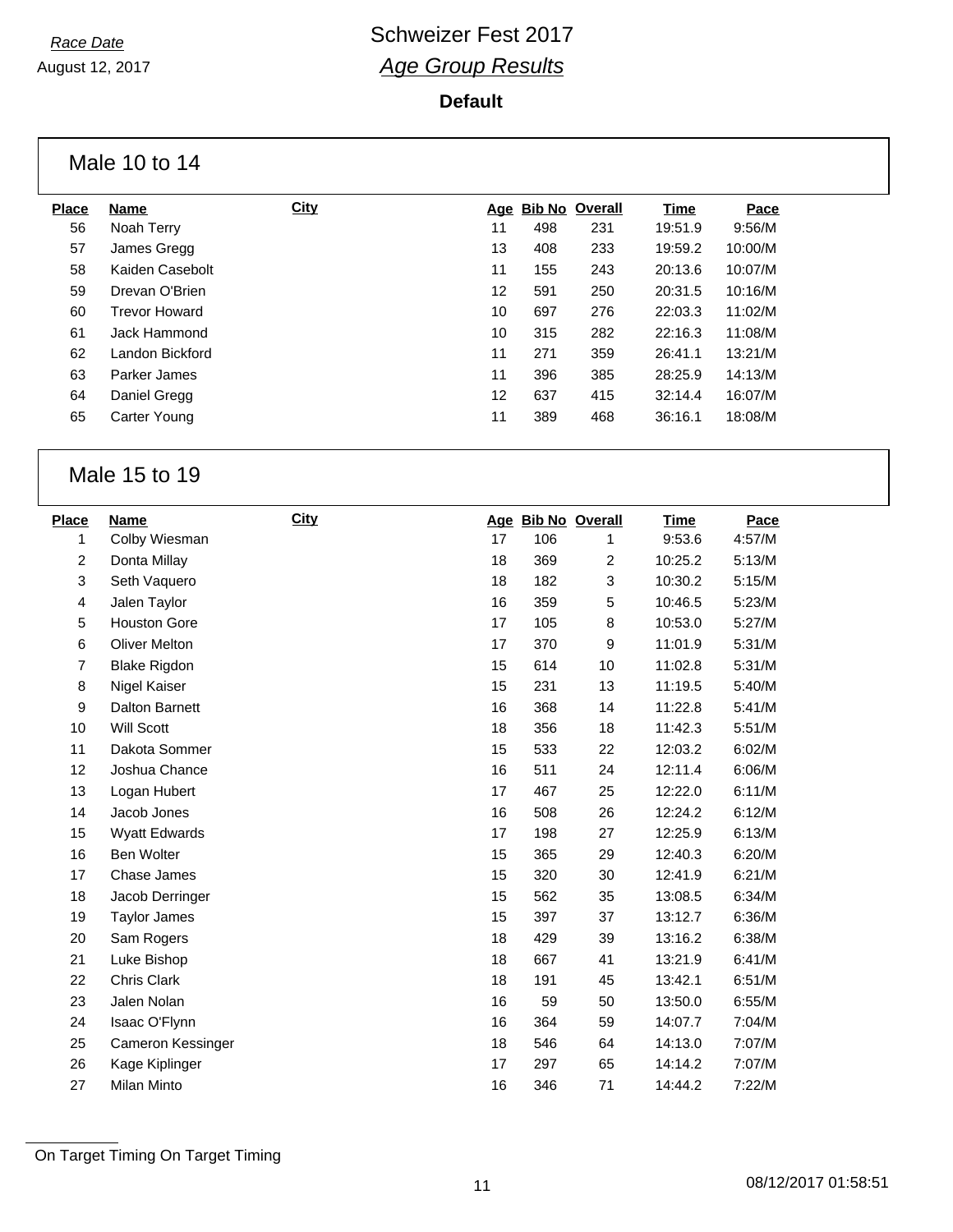August 12, 2017

#### **Default**

| <b>Place</b> | <b>Name</b>      | <b>City</b> |    |     | Age Bib No Overall | Time    | Pace    |  |
|--------------|------------------|-------------|----|-----|--------------------|---------|---------|--|
| 28           | Jerry Gregg      |             | 15 | 410 | 76                 | 15:07.1 | 7:34/M  |  |
| 29           | Drake Wethington |             | 16 | 608 | 90                 | 15:42.3 | 7:51/M  |  |
| 30           | Nicholas Stahly  |             | 19 | 221 | 94                 | 15:44.4 | 7:52/M  |  |
| 31           | Jacob Kelly      |             | 19 | 188 | 196                | 18:58.3 | 9:29/M  |  |
| 32           | Daniel Mays      |             | 15 | 360 | 254                | 20:35.7 | 10:18/M |  |
| 33           | Jonan Neal       |             | 15 | 357 | 261                | 21:16.0 | 10:38/M |  |
|              |                  |             |    |     |                    |         |         |  |

| <b>Place</b> | Name                  | <b>City</b> | Age | <b>Bib No Overall</b> |     | Time    | Pace    |
|--------------|-----------------------|-------------|-----|-----------------------|-----|---------|---------|
| 1            | Donovan Ingle         |             | 20  | 187                   | 16  | 11:30.7 | 5:45/M  |
| 2            | <b>Cameron Sherry</b> |             | 21  | 438                   | 51  | 13:51.3 | 6:56/M  |
| 3            | Caleb Sherry          |             | 21  | 439                   | 54  | 13:55.1 | 6:58/M  |
| 4            | <b>Reed Goffinet</b>  |             | 20  | 25                    | 55  | 13:55.6 | 6:58/M  |
| 5            | Taylor Lagrange       |             | 24  | 41                    | 56  | 14:03.4 | 7:02/M  |
| 6            | Smiling Tun           |             | 20  | 275                   | 68  | 14:28.0 | 7:14/M  |
| 7            | Jacob Theis           |             | 20  | 422                   | 112 | 16:24.9 | 8:12/M  |
| 8            | <b>Austin Ramsey</b>  |             | 20  | 688                   | 113 | 16:26.0 | 8:13/M  |
| 9            | <b>Brandon Begle</b>  |             | 24  | 313                   | 126 | 16:49.7 | 8:25/M  |
| 10           | <b>Andrew Utley</b>   |             | 24  | 506                   | 154 | 17:48.8 | 8:54/M  |
| 11           | <b>Brandon Hughes</b> |             | 21  | 564                   | 257 | 21:00.4 | 10:30/M |

### Male 25 to 29

| <b>Place</b> | <b>Name</b>            | <b>City</b> | Age |     | <b>Bib No Overall</b> | Time    | Pace    |
|--------------|------------------------|-------------|-----|-----|-----------------------|---------|---------|
|              | Bryant Jacob           |             | 25  | 478 | 46                    | 13:43.1 | 6:52/M  |
| 2            | Dylan Kleemann         |             | 26  | 111 | 47                    | 13:43.2 | 6:52/M  |
| 3            | Derrick Hagedorn       |             | 27  | 609 | 74                    | 15:04.1 | 7:32/M  |
| 4            | <b>Brandon Zellers</b> |             | 26  | 594 | 194                   | 18:55.2 | 9:28/M  |
| 5            | Cole Konderding        |             | 28  | 147 | 198                   | 18:59.1 | 9:30/M  |
| 6            | Ben Marsh              |             | 29  | 476 | 232                   | 19:55.9 | 9:58/M  |
| 7            | Justin Kleemann        |             | 26  | 109 | 265                   | 21:48.5 | 10:54/M |
| 8            | Jay Peter              |             | 25  | 125 | 266                   | 21:50.4 | 10:55/M |
| 9            | Alex Scheer            |             | 25  | 413 | 267                   | 21:50.6 | 10:55/M |
| 10           | Greg Hollinden         |             | 25  | 703 | 452                   | 34:36.8 | 17:18/M |

|              | Male 30 to 34 |             |                    |             |             |
|--------------|---------------|-------------|--------------------|-------------|-------------|
| <b>Place</b> | Name          | <b>City</b> | Age Bib No Overall | <b>Time</b> | <u>Pace</u> |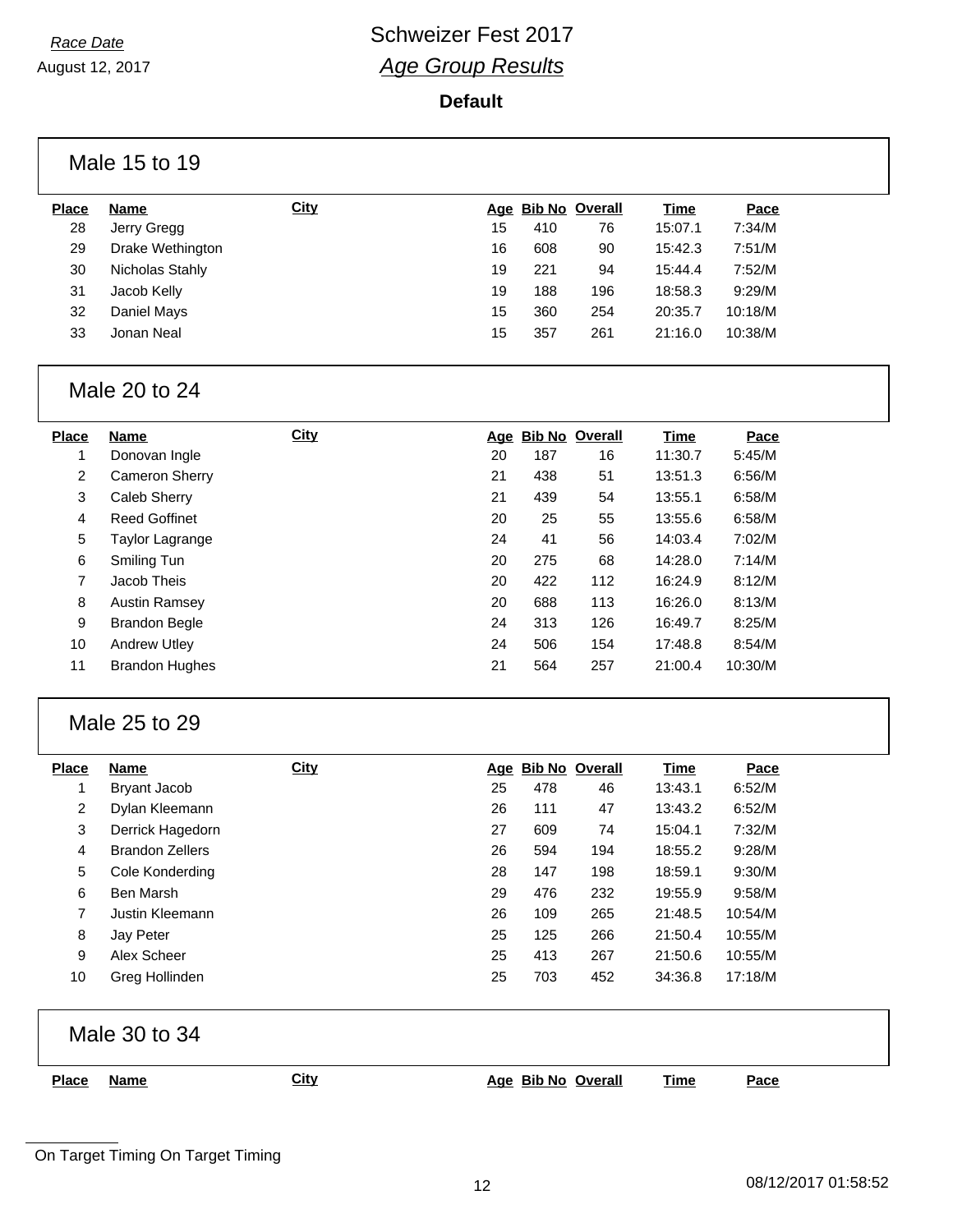August 12, 2017

#### **Default**

Male 30 to 34

| Place | <b>Name</b>           | <b>City</b> | Age | <u>Bib No</u> | Overall | <b>Time</b> | Pace    |
|-------|-----------------------|-------------|-----|---------------|---------|-------------|---------|
|       | Ross Hendershot       |             | 32  | 652           | 81      | 15:21.3     | 7:41/M  |
| 2     | Chris Cail            |             | 33  | 83            | 89      | 15:39.1     | 7:50/M  |
| 3     | Nick Weyer            |             | 32  | 567           | 100     | 15:56.5     | 7:58/M  |
| 4     | Matt Kennedy          |             | 32  | 392           | 124     | 16:49.0     | 8:25/M  |
| 5     | Rusty Podbelski       |             | 30  | 514           | 156     | 17:49.6     | 8:55/M  |
| 6     | Wes Meserve           |             | 33  | 633           | 214     | 19:23.8     | 9:42/M  |
| 7     | Jared Kleemann        |             | 30  | 110           | 219     | 19:33.7     | 9:47/M  |
| 8     | Phillip Dawson        |             | 31  | 134           | 229     | 19:44.6     | 9:52/M  |
| 9     | Vance Girten          |             | 33  | 426           | 235     | 20:00.9     | 10:00/M |
| 10    | Nick Threlkeld        |             | 34  | 304           | 314     | 23:41.7     | 11:51/M |
| 11    | <b>Philip Zellers</b> |             | 33  | 331           | 330     | 24:29.4     | 12:15/M |
| 12    | Daniel Bickford       |             | 32  | 269           | 380     | 28:01.3     | 14:01/M |
| 13    | Jon Meunier           |             | 33  | 68            | 435     | 34:07.1     | 17:04/M |
| 14    | Ryan Risse            |             | 32  | 558           | 463     | 35:46.4     | 17:53/M |
| 15    | <b>Zeb Coultas</b>    |             | 32  | 321           | 469     | 36:18.2     | 18:09/M |
| 16    | Jonathan Gonzalez     |             | 31  | 93            | 484     | 37:13.3     | 18:37/M |
|       |                       |             |     |               |         |             |         |

### Male 35 to 39

| <b>Place</b> | Name                   | <b>City</b> | Age |     | <b>Bib No Overall</b> | <u>Time</u> | Pace    |
|--------------|------------------------|-------------|-----|-----|-----------------------|-------------|---------|
| 1            | Ty Guillaume           |             | 35  | 193 | 6                     | 10:47.6     | 5:24/M  |
| 2            | Jason Shields          |             | 39  | 140 | 44                    | 13:36.2     | 6:48/M  |
| 3            | Eric Kleeman           |             | 39  | 432 | 63                    | 14:12.0     | 7:06/M  |
| 4            | Caleb Lain             |             | 35  | 404 | 80                    | 15:16.4     | 7:38/M  |
| 5            | James Dickman          |             | 36  | 175 | 103                   | 16:03.7     | 8:02/M  |
| 6            | Jeff Casebolt          |             | 38  | 153 | 138                   | 17:17.8     | 8:39/M  |
| 7            | <b>Chris Sabelhaus</b> |             | 37  | 647 | 183                   | 18:39.2     | 9:20/M  |
| 8            | Dan VanConey           |             | 35  | 266 | 202                   | 19:03.5     | 9:32/M  |
| 9            | <b>Bryce Stath</b>     |             | 38  | 604 | 230                   | 19:48.0     | 9:54/M  |
| 10           | Ryan Oberhausen        |             | 39  | 577 | 256                   | 20:48.3     | 10:24/M |
| 11           | Adam Krieg             |             | 36  | 9   | 260                   | 21:07.4     | 10:34/M |
| 12           | Eric Parke             |             | 36  | 53  | 298                   | 23:10.0     | 11:35/M |
| 13           | <b>Matt Butler</b>     |             | 37  | 480 | 307                   | 23:27.0     | 11:44/M |
| 14           | <b>Ryan Fortwendel</b> |             | 37  | 290 | 368                   | 26:56.9     | 13:28/M |
| 15           | Troy Vaught            |             | 38  | 540 | 373                   | 27:32.3     | 13:46/M |
| 16           | Ryan Kieser            |             | 36  | 384 | 422                   | 33:27.4     | 16:44/M |
| 17           | Jason Brown            |             | 37  | 541 | 438                   | 34:07.5     | 17:04/M |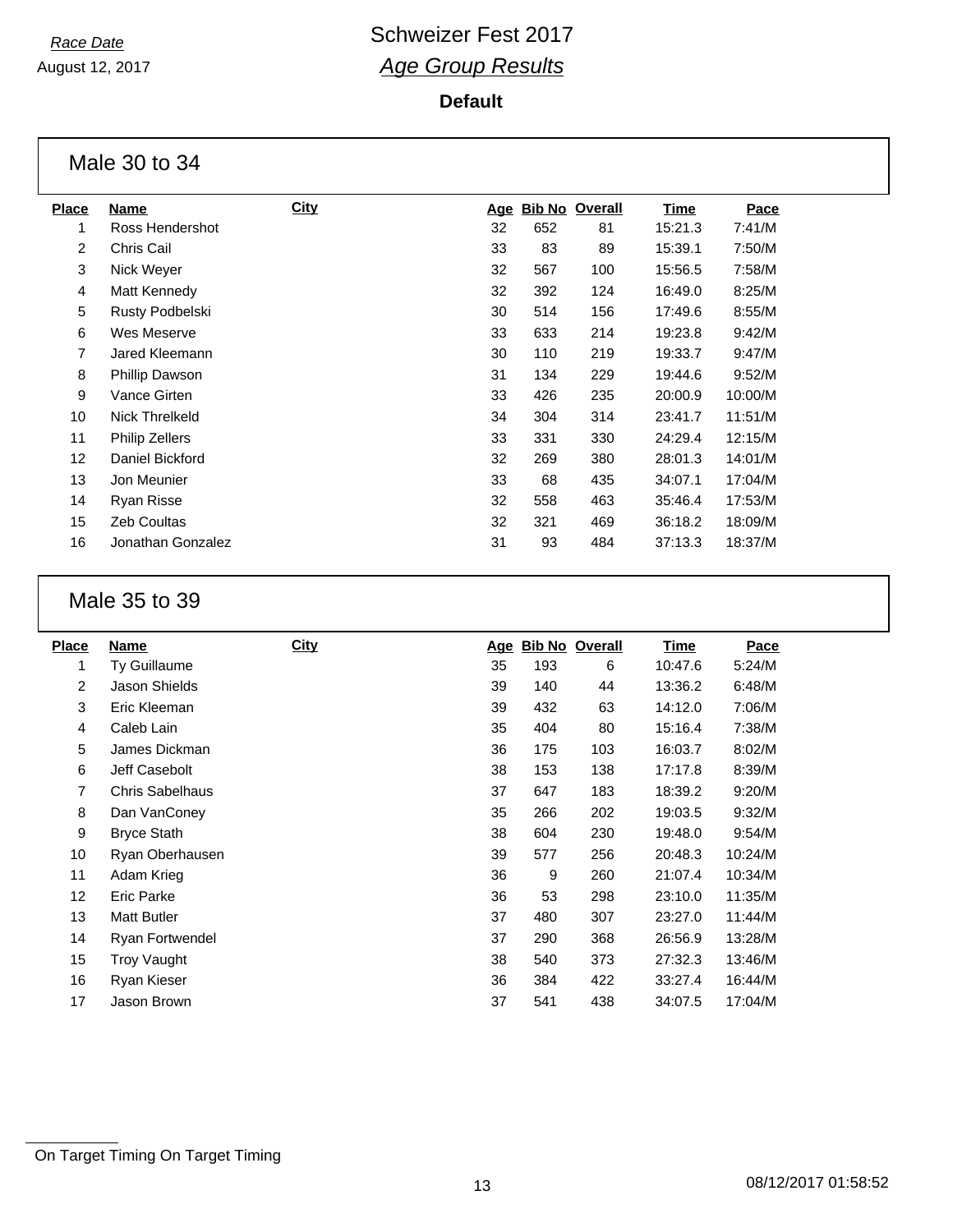August 12, 2017

#### **Default**

|                | Male 40 to 44          |             |     |               |         |         |         |  |
|----------------|------------------------|-------------|-----|---------------|---------|---------|---------|--|
| <b>Place</b>   | Name                   | <b>City</b> | Age | <b>Bib No</b> | Overall | Time    | Pace    |  |
|                | Justin Wilkerson       |             | 42  | 38            | 140     | 17:20.7 | 8:40/M  |  |
| 2              | Jeremy Lindsey         |             | 42  | 571           | 141     | 17:23.6 | 8:42/M  |  |
| 3              | Chris DeJarnette       |             | 43  | 326           | 164     | 18:02.9 | 9:01/M  |  |
| $\overline{4}$ | Jason Theis            |             | 40  | 195           | 177     | 18:28.8 | 9:14/M  |  |
| 5              | Wes Wilson             |             | 40  | 243           | 185     | 18:42.9 | 9:21/M  |  |
| 6              | Jason Ambler           |             | 42  | 588           | 190     | 18:45.3 | 9:23/M  |  |
| $\overline{7}$ | Derek Kleemann         |             | 42  | 376           | 223     | 19:38.7 | 9:49/M  |  |
| 8              | Mike Armstrong         |             | 41  | 552           | 224     | 19:41.0 | 9:51/M  |  |
| 9              | <b>Patrick Rich</b>    |             | 42  | 165           | 343     | 25:00.4 | 12:30/M |  |
| 10             | Lee Chestnut           |             | 42  | 382           | 364     | 26:53.2 | 13:27/M |  |
| 11             | Adam Burton            |             | 42  | 639           | 412     | 31:49.2 | 15:55/M |  |
| 12             | <b>Walker Chandler</b> |             | 41  | 334           | 421     | 33:20.3 | 16:40/M |  |
| 13             | Walter Henrichsen      |             | 43  | 620           | 455     | 35:20.5 | 17:40/M |  |
|                |                        |             |     |               |         |         |         |  |

### Male 45 to 49

| <b>Place</b> | <b>Name</b>          | <b>City</b> |    | Age Bib No Overall |     | <b>Time</b> | Pace    |
|--------------|----------------------|-------------|----|--------------------|-----|-------------|---------|
|              | Charles Foe          |             | 47 | 212                | 77  | 15:08.4     | 7:34/M  |
| 2            | <b>Robert Gleitz</b> |             | 47 | 96                 | 107 | 16:11.1     | 8:06/M  |
| 3            | John Reid            |             | 46 | 645                | 109 | 16:12.6     | 8:06/M  |
| 4            | Rodney Crawford      |             | 46 | 630                | 120 | 16:43.0     | 8:22/M  |
| 5            | Steve Conner         |             | 45 | 596                | 242 | 20:12.9     | 10:06/M |
| 6            | Marty Haughee        |             | 49 | 545                | 245 | 20:15.4     | 10:08/M |
|              | <b>Neal Stahly</b>   |             | 45 | 220                | 366 | 26:53.8     | 13:27/M |
|              |                      |             |    |                    |     |             |         |

### Male 50 to 54

| <b>Place</b> | Name                | <b>City</b> |    | Age Bib No Overall |     | Time    | Pace    |
|--------------|---------------------|-------------|----|--------------------|-----|---------|---------|
|              | Ryan Walling        |             | 50 | 702                | 57  | 14:04.1 | 7:02/M  |
| 2            | Jim Troesch         |             | 51 | 402                | 58  | 14:07.7 | 7:04/M  |
| 3            | <b>Bruce DuPont</b> |             | 51 | 665                | 110 | 16:13.4 | 8:07/M  |
| 4            | Todd Minto          |             | 52 | 302                | 114 | 16:27.2 | 8:14/M  |
| 5            | Tim Moman           |             | 54 | 279                | 145 | 17:33.3 | 8:47/M  |
| 6            | <b>Tracy Minto</b>  |             | 54 | 345                | 179 | 18:31.4 | 9:16/M  |
| 7            | Tim Martin          |             | 53 | 419                | 200 | 19:00.9 | 9:30/M  |
| 8            | Mike Hagan          |             | 51 | 173                | 237 | 20:03.6 | 10:02/M |
| 9            | Elmer Shelby        |             | 54 | 210                | 259 | 21:07.2 | 10:34/M |
| 10           | Dave Hall           |             | 54 | 206                | 285 | 22:22.1 | 11:11/M |
| 11           | Larry Bryant        |             | 54 | 479                | 287 | 22:32.9 | 11:16/M |
| 12           | Mark Hildenbrandt   |             | 54 | 229                | 312 | 23:40.9 | 11:50/M |